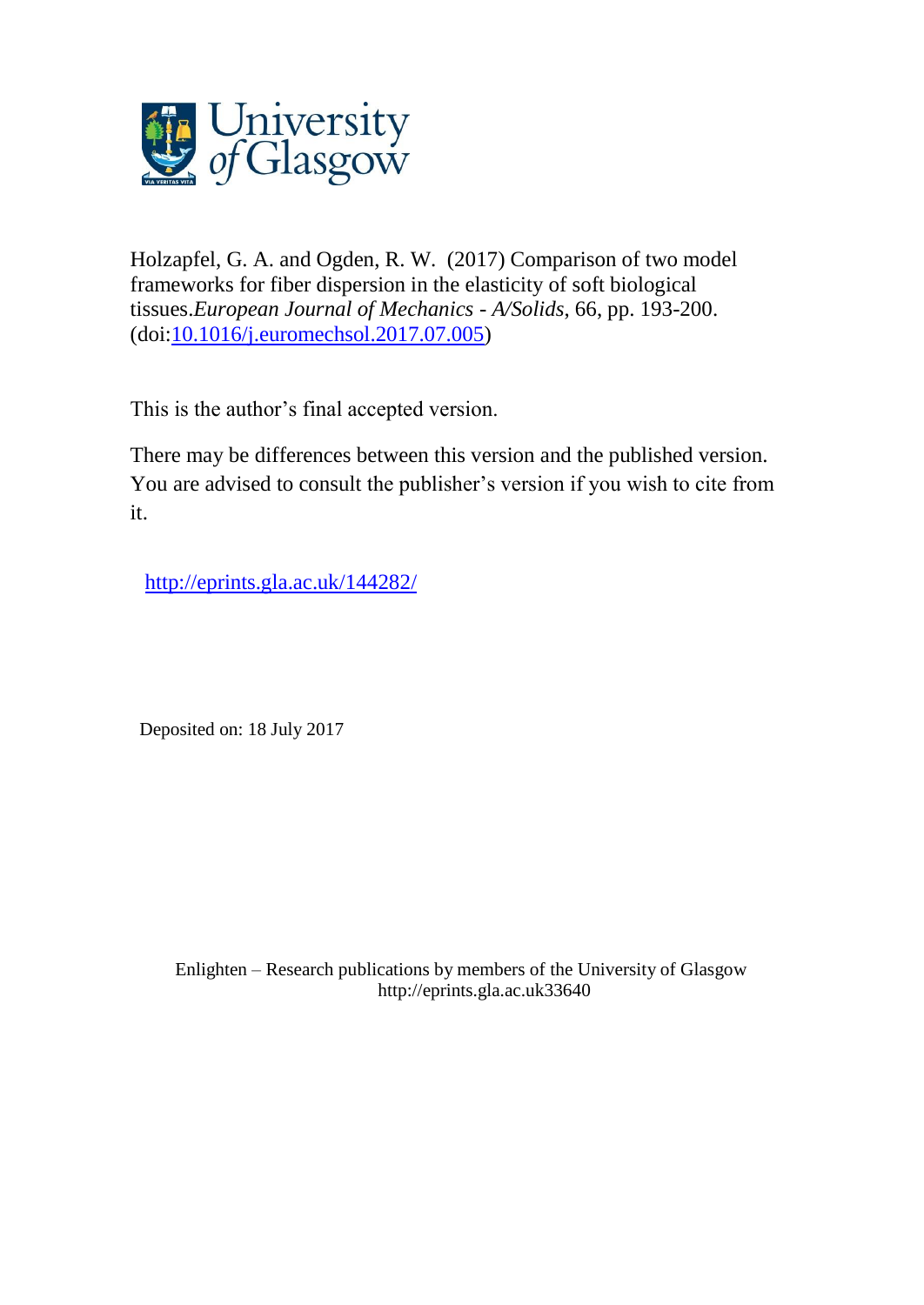# Comparison of Two Model Frameworks for Fiber Dispersion in the Elasticity of Soft Biological Tissues<sup>∗</sup>

Gerhard A. Holzapfel $^{1,2}$ and Ray W. Ogden $^3$ 

<sup>1</sup> Institute of Biomechanics, Graz University of Technology Stremayrgasse 16-II, 8010 Graz, Austria

<sup>2</sup>Norwegian University of Science and Technology (NTNU) Faculty of Engineering Science and Technology, 7491 Trondheim, Norway

<sup>3</sup> School of Mathematics and Statistics, University of Glasgow University Place, Glasgow G12 8SQ, Scotland, UK

Revision submitted to *Eur. J. Mech. A/Solids* July 6, 2017

Abstract. This study compares two models that are used to describe the elastic properties of fiber-reinforced materials with dispersed fibers, in particular some soft biological tissues such as arterial walls and cartilages. The two model approaches involve different constitutive frameworks, one being based on a generalized structure tensor (GST) and the other on the method of angular integration (AI). By using two representative examples, with the same number of parameters for each model, it is shown that the predictions of the two models are virtually identical for a significant range of large deformations, which contradicts conclusions contained in several papers that are based on faulty analysis. Additionally, each of the models is fitted to sets of uniaxial data from the circumferential and axial directions of the adventitia of a human aorta, both models providing excellent agreement with the data. While the predictions of the two models are comparable and exclusion of compressed fibers can be accommodated by either model, it is well known that the AI model requires more computational time than the GST model when used within a finite element environment, in particular if compressed fibers are excluded.

Keywords: Fiber dispersion model; generalized structure tensor; angular integration model; fibrous tissue

# 1 Introduction

Collagen fibers are ubiquitous load-bearing and reinforcing elements in fibrous tissues and are thus important from both structural and mechanical perspectives. Experimental data confirm

 $*$ Based in part on the Rodney Hill Prize Lecture presented by Ray W. Ogden at the 24<sup>th</sup> International Congress of Theoretical and Applied Mechanics, Montréal, Canada, August 24, 2016.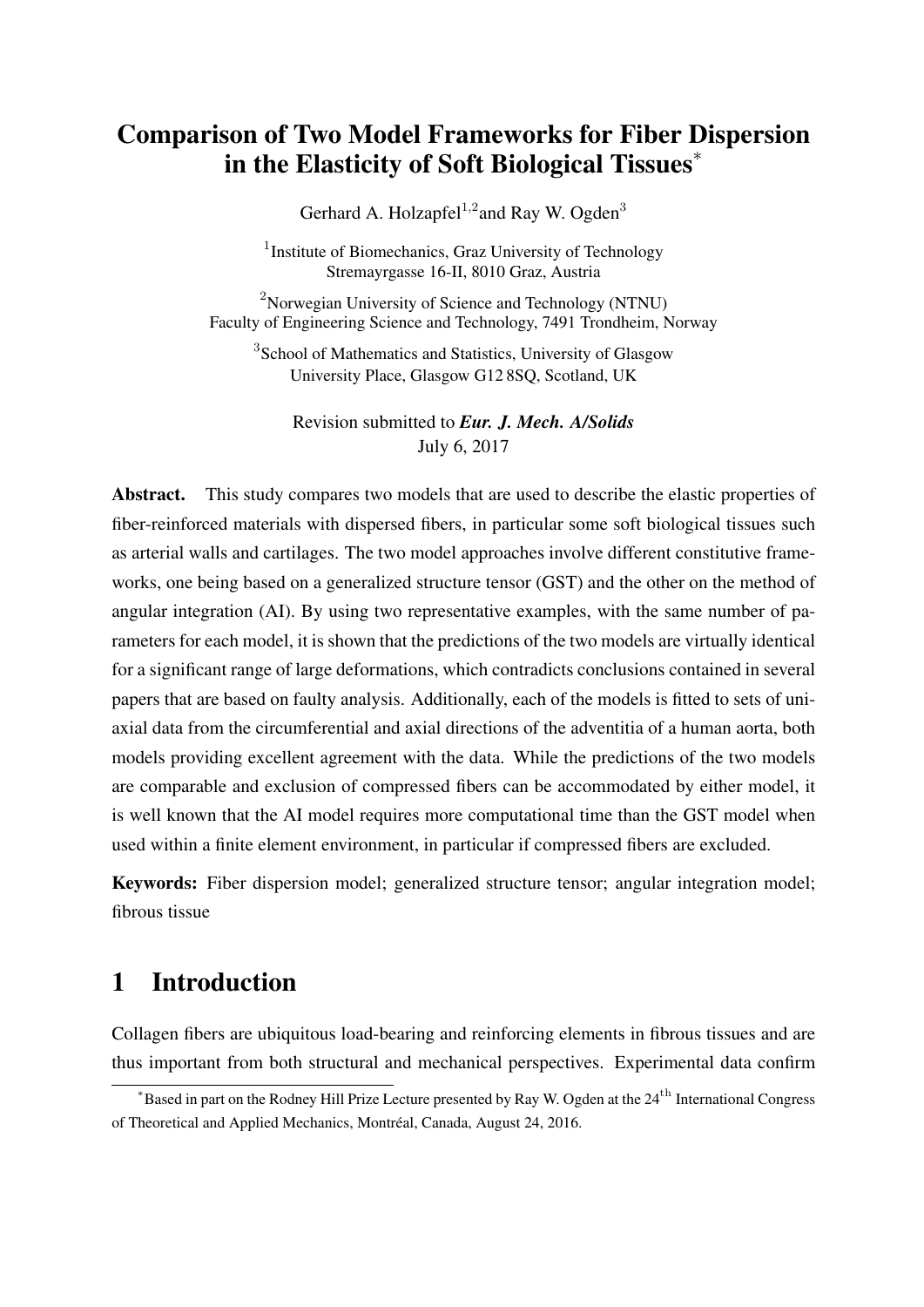that the arrangement of collagen fibers is in general highly dispersed, depending on, e.g., the type of tissue, such as for human arterial tissues [1, 2] and articular cartilage [3, 4]. In addition, the collagen fiber arrangement also changes with disease such as in the abdominal aorta [5] and the myocardium [6, 7]. Structural quantifications of the collagen fabric can be identified by a variety of imaging methods such as polarized light microscopy [1], synchrotron X-ray diffraction [8], second-harmonic generation [2] and ultra-high field diffusion tensor magnetic resonance imaging [9], *inter alia*. These approaches allow a detailed geometrical reconstruction of the micro-architecture, which serves as a basis for continuum mechanical modeling and computational analysis. Continuum models that accommodate fiber dispersion within a noncollagenous matrix have been developed in recent years with particular reference to the elastic response of arteries [10, 11] and the myocardium [12], but have also been used for heart valves [13], corneas [14], articular cartilage [9], etc.

There are two main approaches for modeling fiber dispersion in the context of the mechanics of soft biological tissues, namely the 'angular integration' (AI) and 'generalized structure tensor' (GST) approaches. In order to describe and compare these we make use of the deformation gradient **F**, the right Cauchy–Green tensor  $C = F^T F$ , and the stretch  $\lambda = \sqrt{N \cdot CN}$  in the direction of the unit vector N in the reference configuration corresponding to the direction of the orientation of an arbitrary individual fiber.

The AI approach was formulated by Lanir [15]. In this approach, an individual fiber within a dispersion is considered to have a strain energy  $w(\lambda)$ , with the properties  $w(1) = w'(1) = 0$ in the reference configuration assuming that there is no residual stress. Whereas in [15] the possibility of w being different for different fibers was considered, here, for simplicity, we assume that w is the same for each of the fibers. Supposing that there are n such fibers per unit reference volume which are dispersed according to the angular density distribution  $\rho(\mathbf{N})$ , with  $\rho(-N) = \rho(N)$ , the strain-energy function  $\Psi_{\rm AI}$  of the combined fibers and matrix per unit reference volume is given by

$$
\Psi_{\rm AI} = n \int_{\Omega} \rho(\mathbf{N}) w(\lambda) d\Omega + \Psi_{\rm iso}, \tag{1}
$$

where  $\Psi_{\text{iso}}$  refers to the energy stored in the non-collagenous matrix material in which the fibers are embedded. The contribution  $\Psi_{\text{iso}}$ , which is normally assumed to be isotropic, was not included by Lanir [15]. It is assumed that  $\Psi_{\rm AI}$  vanishes in the reference configuration and is not associated with any residual stress. In addition,  $\Omega$  is the unit sphere, and  $\rho$  is normalized according to

$$
\frac{1}{4\pi} \int_{\Omega} \rho(\mathbf{N}) d\Omega = 1.
$$
 (2)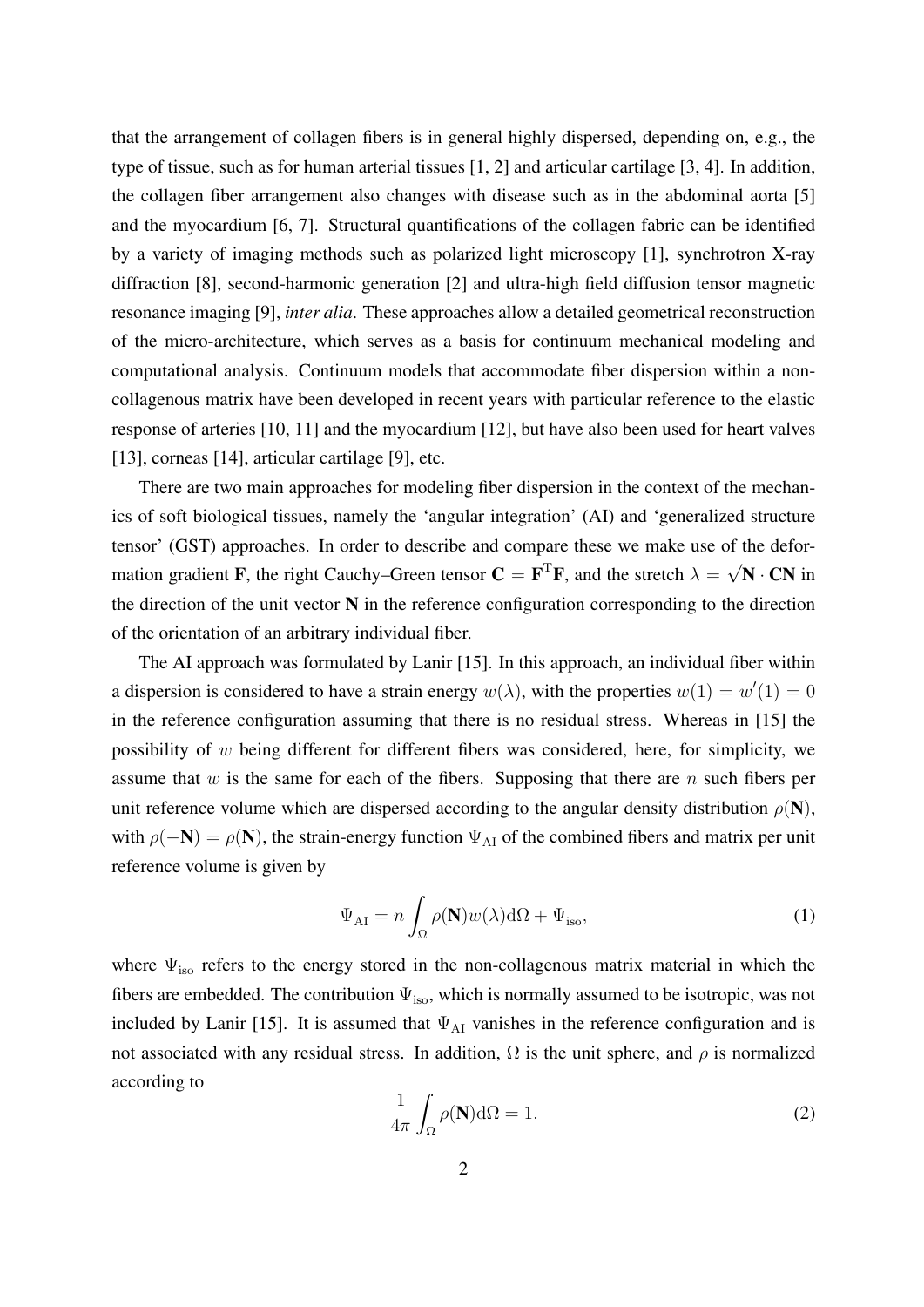The GST approach, formulated by Gasser et al. [10], is based on a so-called generalized structure tensor defined by

$$
\mathbf{H} = \frac{1}{4\pi} \int_{\Omega} \rho(\mathbf{N}) \mathbf{N} \otimes \mathbf{N} \, \mathrm{d}\Omega,\tag{3}
$$

which is the mean of the individual structure tensors  $N \otimes N$  of the fibers in the dispersion weighted by the orientation density  $\rho$ . From the normalization (2) it follows that tr $H = 1$ . In this approach the energy function per unit reference volume associated with the fibers is denoted by  $\Psi_f$  with the condition  $\Psi_f(\mathbf{I}, \mathbf{H}) = 0$ , where **I** is the identity tensor, and it is also assumed that it is not associated with any residual stress. The total energy function including that of the matrix is then

$$
\Psi_{\rm GST} = \Psi_{\rm f}(\mathbf{C}, \mathbf{H}) + \Psi_{\rm iso}.
$$
\n(4)

It should be emphasized that  $\Psi_{\text{AI}}$  and  $\Psi_{\text{GST}}$  are in general completely different functions. For a summary of models based on these two approaches, see the introduction in [11].

In other studies we have also introduced modifications of both the AI and GST models that exclude the contributions of compressed fibers [16–19], and we refer to these works for detailed discussion. We note, however, that for either model, depending on the considered deformation, exclusion of compressed fibers can have a significant effect on the material response, but, for purposes of comparison here these modifications are not needed. It should be pointed out that previous comparisons of the AI and GST models in the literature have been based on incorrect arguments; see, e.g., [20], repeated in [21–24] and other studies, as recently discussed in [17]. The main purpose of the present paper is therefore to show that the predictive powers of the two models are virtually identical for a significant range of large deformations, in contrast of the conclusions in [20–24] .

### 2 The Cauchy stress tensors of the AI and GST models

For further development of the energy functions and the related stresses we now define a number of invariants associated with the kinematics. In general, since the matrix is considered to be isotropic,  $\Psi_{\text{iso}}$  depends on the isotropic invariants

$$
I_1 = \text{tr}\mathbf{C}, \quad I_2 = \frac{1}{2}(I_1^2 - \text{tr}\mathbf{C}^2), \quad I_3 = \det\mathbf{C}.
$$
 (5)

For incompressible isotropic materials  $I_3 = 1$  and the energy function  $\Psi_{\text{iso}}$  depends only on  $I_1$ and  $I_2$ , but for incompressible soft tissues, on which we focus here,  $\Psi_{\text{iso}}$  is normally treated as a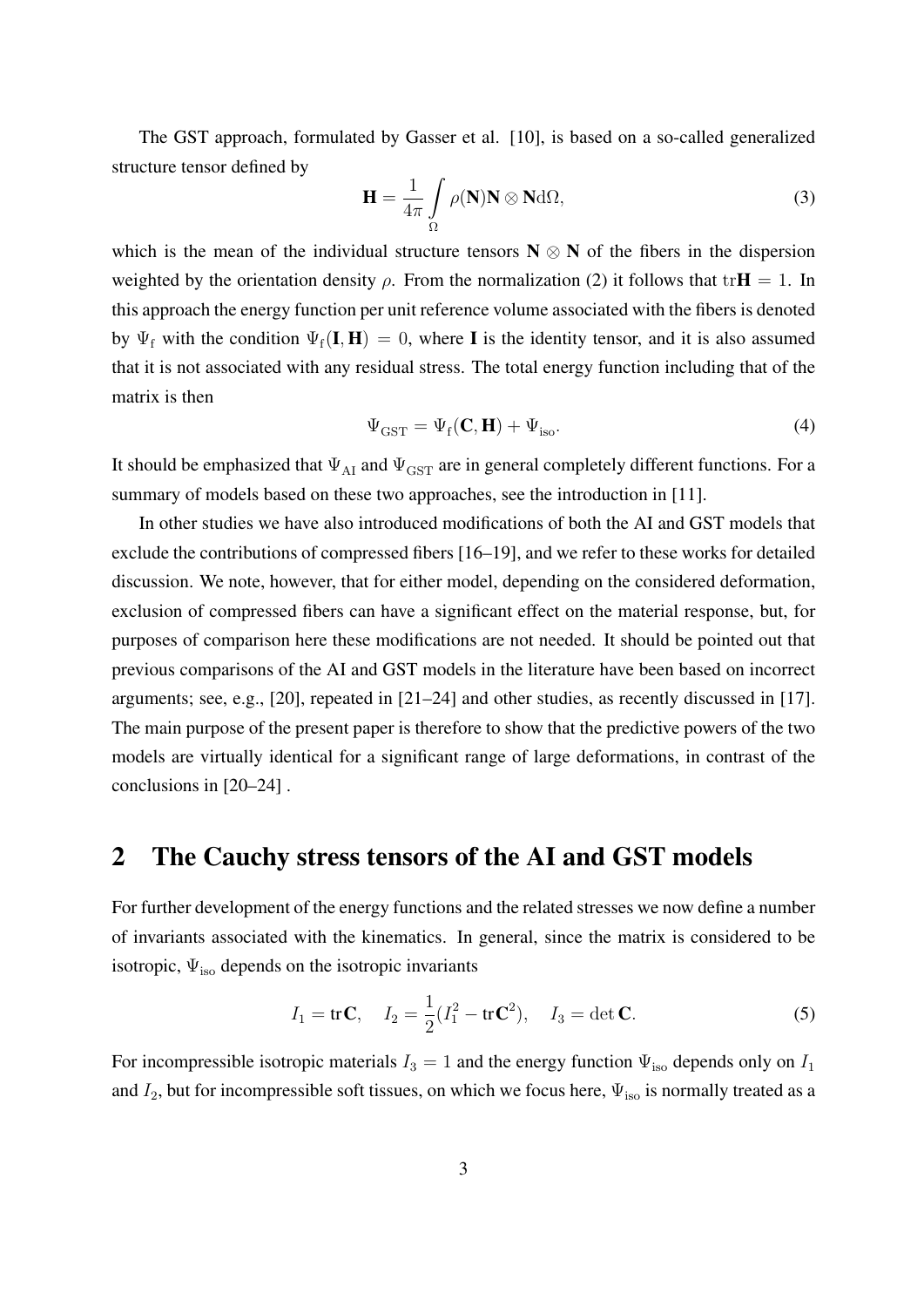function of  $I_1$  alone. Associated with the fiber direction N there are two invariants that combine **C** and **N**  $\otimes$  **N**. These are denoted by  $I_4$ (**N**) and  $I_5$ (**N**) and defined by

$$
I_4(N) = N \cdot CN = n \cdot n, \quad I_5(N) = N \cdot C^2N = n \cdot Bn,
$$
\n(6)

where  $I_4(N) = \lambda^2$ ,  $\mathbf{n} = \mathbf{FN}$ , which is the push forward of N under the deformation, and  $\mathbf{B} = \mathbf{F} \mathbf{F}^{\mathrm{T}}$  is the left Cauchy–Green tensor. In addition, we introduce the generalized invariants, denoted  $I_4^{\star}$ ,  $I_5^{\star}$ , as

$$
I_4^* = \text{tr}(\mathbf{HC}), \quad I_5^* = \text{tr}(\mathbf{HC}^2). \tag{7}
$$

The Cauchy stress tensor  $\sigma$  for a general energy function  $\Psi$  for an incompressible material is given by

$$
\sigma = 2\mathbf{F}\frac{\partial \Psi}{\partial \mathbf{C}}\mathbf{F}^{\mathrm{T}} - p\mathbf{I},\tag{8}
$$

where p is a Lagrange multiplier. Then, by taking  $\Psi = \Psi_{\text{AI}}$  and  $\Psi = \Psi_{\text{GST}}$  from eqs. (1) and (4), respectively, we obtain

$$
\boldsymbol{\sigma}_{\text{AI}} = n \int_{\Omega} \rho(\mathbf{N}) \lambda^{-1} w'(\lambda) \mathbf{n} \otimes \mathbf{n} \, \mathrm{d}\Omega + \boldsymbol{\sigma}_{\text{iso}} - p \mathbf{I}, \tag{9}
$$

$$
\boldsymbol{\sigma}_{\rm GST} = 2\mathbf{F} \frac{\partial \Psi_{\rm f}(\mathbf{C}, \mathbf{H})}{\partial \mathbf{C}} \mathbf{F}^{\rm T} + \boldsymbol{\sigma}_{\rm iso} - p\mathbf{I},\tag{10}
$$

where  $w' = dw/d\lambda$ , and  $\sigma_{iso} = 2\psi_{iso} \cdot 1B + 2\psi_{iso} (I_1B - B^2)$  is the contribution of  $\Psi_{iso}$  to the isotropic stress in the matrix material, with  $\psi_{iso i} = \partial \Psi_{iso}/\partial I_i$ ,  $i = 1, 2$ , but  $\psi_{iso 2}$  is taken to be zero in the present context. For detailed reference to the relevant background from continuum mechanics, see the textbooks [25, 26].

# 3 Rotationally symmetric dispersion

For simplicity we now assume a rotationally symmetric dispersion for which the mean fiber direction is the unit vector  $M$ . We use the notation  $m$  for its image  $FM$  in the deformed configuration, and note that m is not, in general, the mean fiber direction in the deformed configuration, nor is it a unit vector. The generalized structure tensor in this case reduces to

$$
\mathbf{H} = \kappa \mathbf{I} + (1 - 3\kappa) \mathbf{M} \otimes \mathbf{M},\tag{11}
$$

where the constant  $\kappa$  is referred to as a dispersion parameter and is defined by [10]

$$
\kappa = \frac{1}{4} \int_0^{\pi} \rho(\Theta) \sin^3 \Theta \, d\Theta,\tag{12}
$$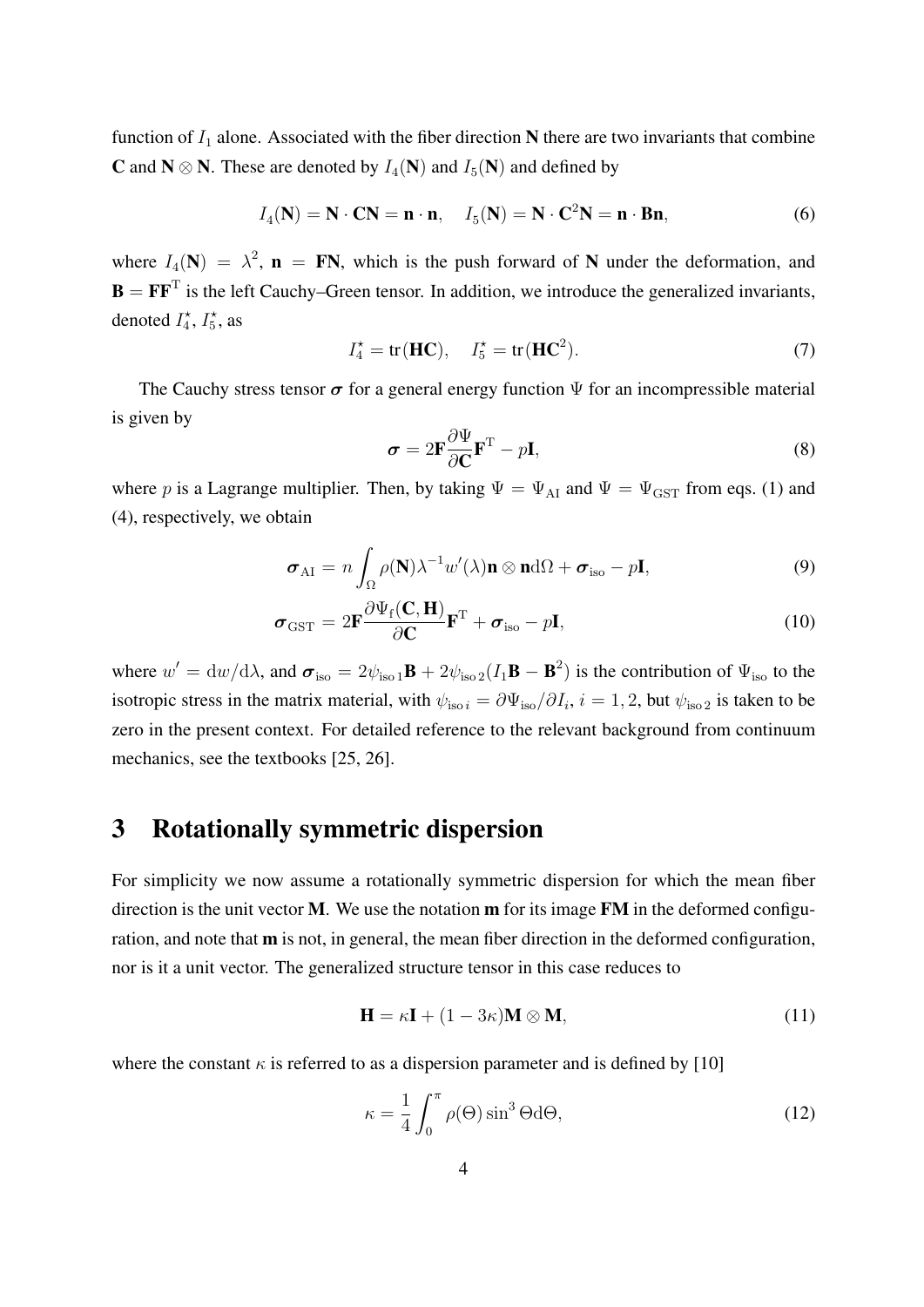

Figure 1: The direction  $N$  of an arbitrary fiber within a rotationally symmetric dispersion with mean fiber direction  $\mathbf{M} = \mathbf{E}_3$ . The fiber is referred to rectangular Cartesian coordinates with basis vectors  $\mathbf{E}_1$ ,  $\mathbf{E}_2$  and  $\mathbf{E}_3$ , while  $\Theta \in [0, \pi]$  and  $\Phi \in [0, 2\pi]$  are spherical polar angles.

 $T = T \cdot T$ .<br>rom 1  $\mathbf{E}_1$ ,  $\mathbf{E}_2$  and  $\mathbf{E}_3 = \mathbf{M}$  are rectangular Cartesian coordinates and  $\Theta \in [0, \pi]$  and  $\Phi \in [0, 2\pi]$  are about the mean fiber direction M from which the angle  $\Theta$  is measured; see Fig. 1, in which spherical polar angles. A general unit vector N is defined in terms of  $\Theta$  and  $\Phi$  by where  $\rho$ , which now depends only on  $\Theta$ , is the fiber orientation density, rotationally symmetric

$$
\mathbf{N} = \sin \Theta \cos \Phi \mathbf{E}_1 + \sin \Theta \sin \Phi \mathbf{E}_2 + \cos \Theta \mathbf{E}_3. \tag{13}
$$

Note that  $\kappa$  is normally restricted to the interval  $[0, 1/3]$ , with  $\kappa = 0$  corresponding to the case with no dispersion (in which limit  $\rho$  is a delta function) and  $\kappa = 1/3$  to an isotropic dispersion [10]. It is in principle possible for  $\kappa$  to lie in the interval [1/3, 1/2], with  $\kappa = 1/2$  associated  $\frac{1}{1}$  and  $\frac{1}{1}$  and  $\frac{1}{1}$ (M) in (6) with  $\frac{1}{\sqrt{2}}$  $A$  as an example, we now consider the energy function  $\mathcal{A}$  and  $\mathcal{A}$  are energy functions of  $\mathcal{A}$ in 3D with fibers equally distributed in all directions (and  $\rho \equiv 1$ ), as detailed in, for example, with a 2D isotropic dispersion, but in 3D this interval can sometimes yield unphysical results, as shown in [27].

The normalization condition (2) reduces to

$$
\frac{1}{2} \int_0^{\pi} \rho(\Theta) \sin \Theta d\Theta = 1
$$
 (14)

with  $\rho(\Theta)$  having the symmetry properties

$$
\rho(\pi + \Theta) = \rho(\pi - \Theta) = \rho(\Theta). \tag{15}
$$

With the generalized structure tensor  $(11)$ , and the definitions in  $(7)$ , the generalized invariants  $I_4^*$  and  $I_5^*$  become

$$
I_4^* = \kappa I_1 + (1 - 3\kappa)I_4(\mathbf{M}), \qquad I_5^* = \kappa (I_1^2 - 2I_2) + (1 - 3\kappa)I_5(\mathbf{M}), \tag{16}
$$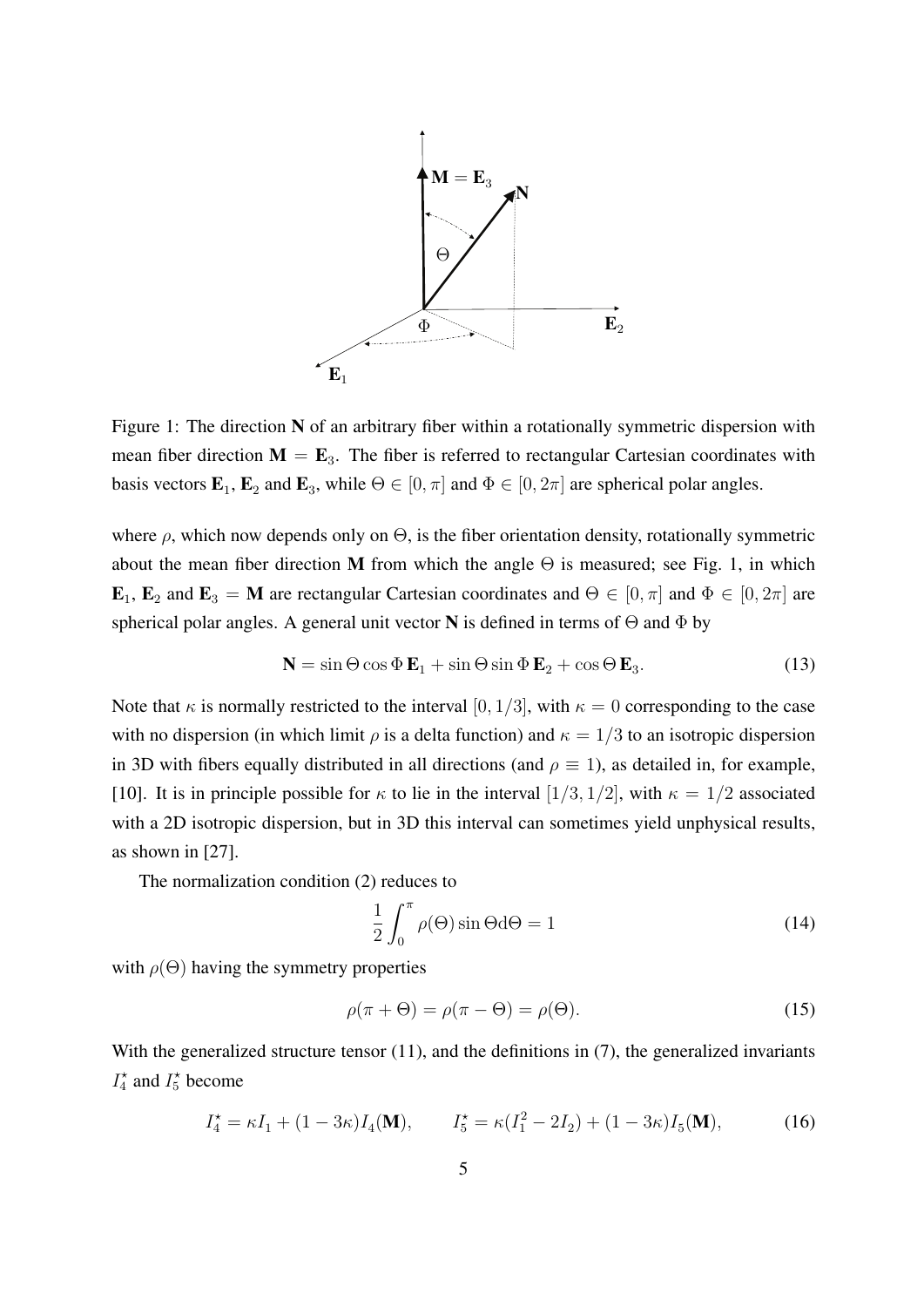where  $I_1$  and  $I_2$  are defined in (5), and  $I_4(\mathbf{M})$  and  $I_5(\mathbf{M})$  in (6) with N replaced by M.

As an example, we now consider the energy function

$$
\Psi_{\text{GST}} = \Psi_{\text{f}}(I_4^*) + \Psi_{\text{iso}}(I_1),\tag{17}
$$

from which the Cauchy stress tensor (10) is given by

$$
\boldsymbol{\sigma}_{\rm GST} = 2\Psi_{\rm f}'(I_4^{\star})\mathbf{h} + 2\psi_{\rm iso 1}\mathbf{B} - p\mathbf{I},\tag{18}
$$

where a prime here denotes the derivative with respect to the argument of the considered function, and

$$
\mathbf{h} = \mathbf{F} \mathbf{H} \mathbf{F}^{\mathrm{T}} = \kappa \mathbf{B} + (1 - 3\kappa) \mathbf{m} \otimes \mathbf{m}
$$
 (19)

is the spatial version of the structure tensor  $H$  introduced in (11), and it is worth noting that  $I_4^* = \text{tr}$ **h**. There is no corresponding simple expression for  $\sigma_{AI}$  since the integrand in eq. (9) depends on  $\Theta$  and  $\Phi$  through  $\lambda$ , **N** and **n** in general.

A particular example of (17), which we use later, is the simple model for one family of fibers for which

$$
\Psi_{\rm iso}(I_1) = \frac{\mu}{2}(I_1 - 3), \quad \Psi_{\rm f}(I_4^{\star}) = \frac{k_1}{2k_2} \left\{ \exp\left[ k_2 (I_4^{\star} - 1)^2 \right] - 1 \right\},\tag{20}
$$

where  $\mu$ ,  $k_1$  and  $k_2$  are positive material parameters. It is composed of the neo-Hookean model  $\Psi_{\text{iso}}$  and an exponential model  $\Psi_{\text{f}}$ . From (18), the Cauchy stress tensor then becomes

$$
\boldsymbol{\sigma}_{\text{GST}} = 2k_1(I_4^{\star} - 1) \exp[k_2(I_4^{\star} - 1)^2] \mathbf{h} + \mu \mathbf{B} - p\mathbf{I}.
$$
 (21)

If there are two fiber families with the second family having a mean direction  $M'$ , with generalized structure tensors  $\mathbf{H}' = \kappa' \mathbf{I} + (1 - 3\kappa')\mathbf{M}' \otimes \mathbf{M}'$  and  $\mathbf{h}' = \mathbf{F}\mathbf{H}'\mathbf{F}^T$ ,  $\mathbf{m}' = \mathbf{F}\mathbf{M}'$ ,  $I_6 = \mathbf{m}' \cdot \mathbf{m}'$ , then the Cauchy stress tensor (21) extends to

$$
\boldsymbol{\sigma}_{\rm GST} = 2k_1(I_4^{\star} - 1) \exp[k_2(I_4^{\star} - 1)^2] \mathbf{h} + 2k_1'(I_6^{\star} - 1) \exp[k_2'(I_6^{\star} - 1)^2] \mathbf{h}' + \mu \mathbf{B} - p\mathbf{I}, \quad (22)
$$

where  $\kappa'$  is the dispersion parameter associated with the second fiber family, and  $k'_1$  and  $k'_2$  are the counterparts of  $k_1$  and  $k_2$  for the second family. Likewise, this could be extended to multiple fiber families and non-symmetric dispersion.

Correspondingly, for comparison, suppose that  $w(\lambda)$  has the exponential form

$$
w(\lambda) = \frac{c_1}{2c_2} \{ \exp[c_2(\lambda^2 - 1)^2] - 1 \},
$$
\n(23)

where  $c_1$  and  $c_2$  are constants. Then with  $(20)_1$ , the formula (9) specializes to

$$
\boldsymbol{\sigma}_{\text{AI}} = 2nc_1 \int_{\Omega} \rho(\mathbf{N})(\lambda^2 - 1) \exp[c_2(\lambda^2 - 1)^2] \mathbf{n} \otimes \mathbf{n} \, d\Omega + \mu \mathbf{B} - p\mathbf{I}, \tag{24}
$$

where  $d\Omega = \sin \Theta d\Theta d\Phi$ . If, in particular,  $\rho(\mathbf{N})$  is symmetric about a mean direction M then  $\rho$ depends on N through N  $\cdot$  M. Note that without loss of generality n can be absorbed into  $c_1$ .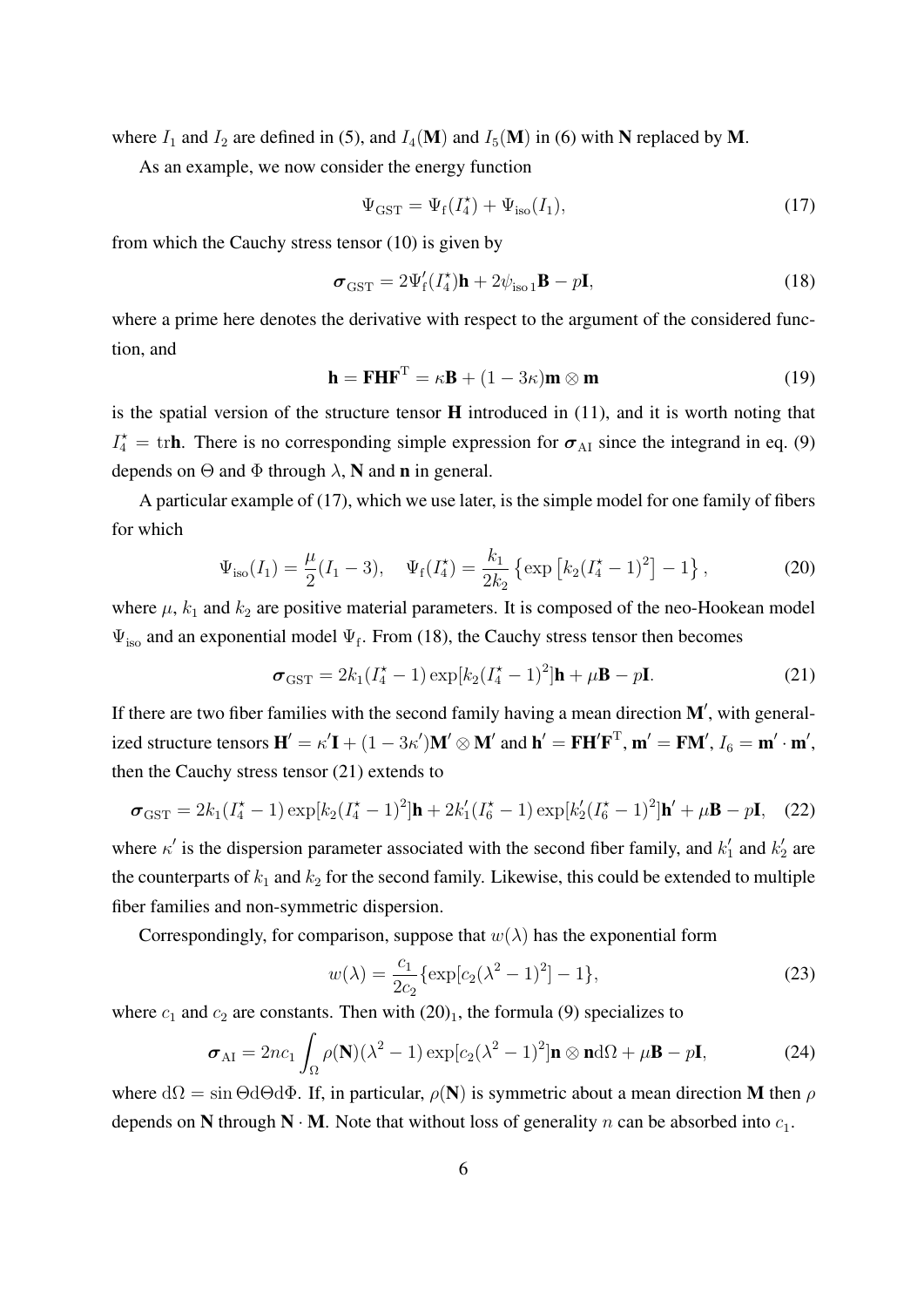## 4 Representative examples

#### 4.1 Simple tension

We start by considering a uniaxial stretch  $\lambda_3 \geq 1$  in the direction  $M (= E_3)$  with a rotationally symmetric dispersion about M, and for the GST model a single family of fibers. By symmetry, the lateral stretches  $\lambda_1 = \lambda_2$  are  $\lambda_3^{-1/2}$  so that the matrix of the components of **F** is diag $[\lambda_3^{-1/2}, \lambda_3^{-1/2}, \lambda_3]$ . For a general direction N, given by (13), we obtain the stretch  $\lambda = \sqrt{\mathbf{N} \cdot \mathbf{C} \mathbf{N}}$  as

$$
\lambda = \sqrt{\lambda_3^2 \cos^2 \Theta + \lambda_3^{-1} \sin^2 \Theta},\tag{25}
$$

which is independent of  $\Phi$ . Hence, from (9) we obtain, on performing the integration with respect to  $\Phi$  and using the connection  $\mathbf{E}_1 \otimes \mathbf{E}_1 + \mathbf{E}_2 \otimes \mathbf{E}_2 + \mathbf{E}_3 \otimes \mathbf{E}_3 = \mathbf{I}$ ,

$$
\boldsymbol{\sigma}_{\rm AI} = \pi n \int_0^{\pi} \rho(\Theta) \lambda^{-1} w'(\lambda) (2\lambda_3^2 \cos^2 \Theta - \lambda_3^{-1} \sin^2 \Theta) \sin \Theta d\Theta \mathbf{E}_3 \otimes \mathbf{E}_3 + \mu \mathbf{B} - \bar{p} \mathbf{I}, \quad (26)
$$

where the form of  $\Psi_{\text{iso}}$  given in eq. (20)<sub>1</sub> has been used together with the expression (13) for N, and  $\mathbf{n} = \mathbf{FN}$ . In (26) the notation

$$
\bar{p} = p - \pi n \lambda_3^{-1} \int_0^{\pi} \rho(\Theta) \lambda^{-1} w'(\lambda) \sin^3 \Theta d\Theta \qquad (27)
$$

has been introduced. For simple tension with  $\sigma_{\text{Al }11} = \sigma_{\text{Al }22} = 0$  we then obtain

$$
\sigma_{\text{A133}} = \pi n \int_0^{\pi} \rho(\Theta) \lambda^{-1} w'(\lambda) (2\lambda_3^2 \cos^2 \Theta - \lambda_3^{-1} \sin^2 \Theta) \sin \Theta d\Theta + \mu (\lambda_3^2 - \lambda_3^{-1}), \quad (28)
$$

and there are no shear stress components.

We now consider the specific kinematics in order to find the Cauchy stress  $\sigma_{\text{GST 33}}$  for the GST model. First we need to compute **h** and  $I_4^*$  from (19) and (16)<sub>1</sub>, respectively, which give

$$
\mathbf{h} = \kappa \lambda_3^{-1} \mathbf{I} + [\lambda_3^2 (1 - 2\kappa) - \kappa \lambda_3^{-1}] \mathbf{E}_3 \otimes \mathbf{E}_3, \quad I_4^* = \lambda_3^2 - 2\kappa (\lambda_3^2 - \lambda_3^{-1}). \tag{29}
$$

The non-zero components of **h** are  $h_{11} = h_{22} = \kappa \lambda_3^{-1}$  and  $h_{33} = \lambda_3^2 (1 - 2\kappa)$ . Then, from (21), we reduce the stress in the direction of the applied stretch  $\lambda_3$  to

$$
\sigma_{\text{GST 33}} = 2k_1[\lambda_3^2 - 1 - 2\kappa(\lambda_3^2 - \lambda_3^{-1})](\lambda_3^2 - 2\kappa\lambda_3^2 - \kappa\lambda_3^{-1})
$$
  
 
$$
\times \exp\left\{k_2[\lambda_3^2 - 1 - 2\kappa(\lambda_3^2 - \lambda_3^{-1})]^2\right\} + \mu(\lambda_3^2 - \lambda_3^{-1}),
$$
 (30)

where the Lagrange multiplier p has been eliminated by use of  $\sigma_{\text{GST 11}} = \sigma_{\text{GST 22}} = 0$ .

A possible way to describe the fiber dispersion is by the use of the von Mises distribution of the form [28]

$$
\rho(\Theta) = 4\sqrt{\frac{b}{2\pi}} \frac{\exp(2b\cos^2\Theta)}{\text{erfi}(\sqrt{2b})},\tag{31}
$$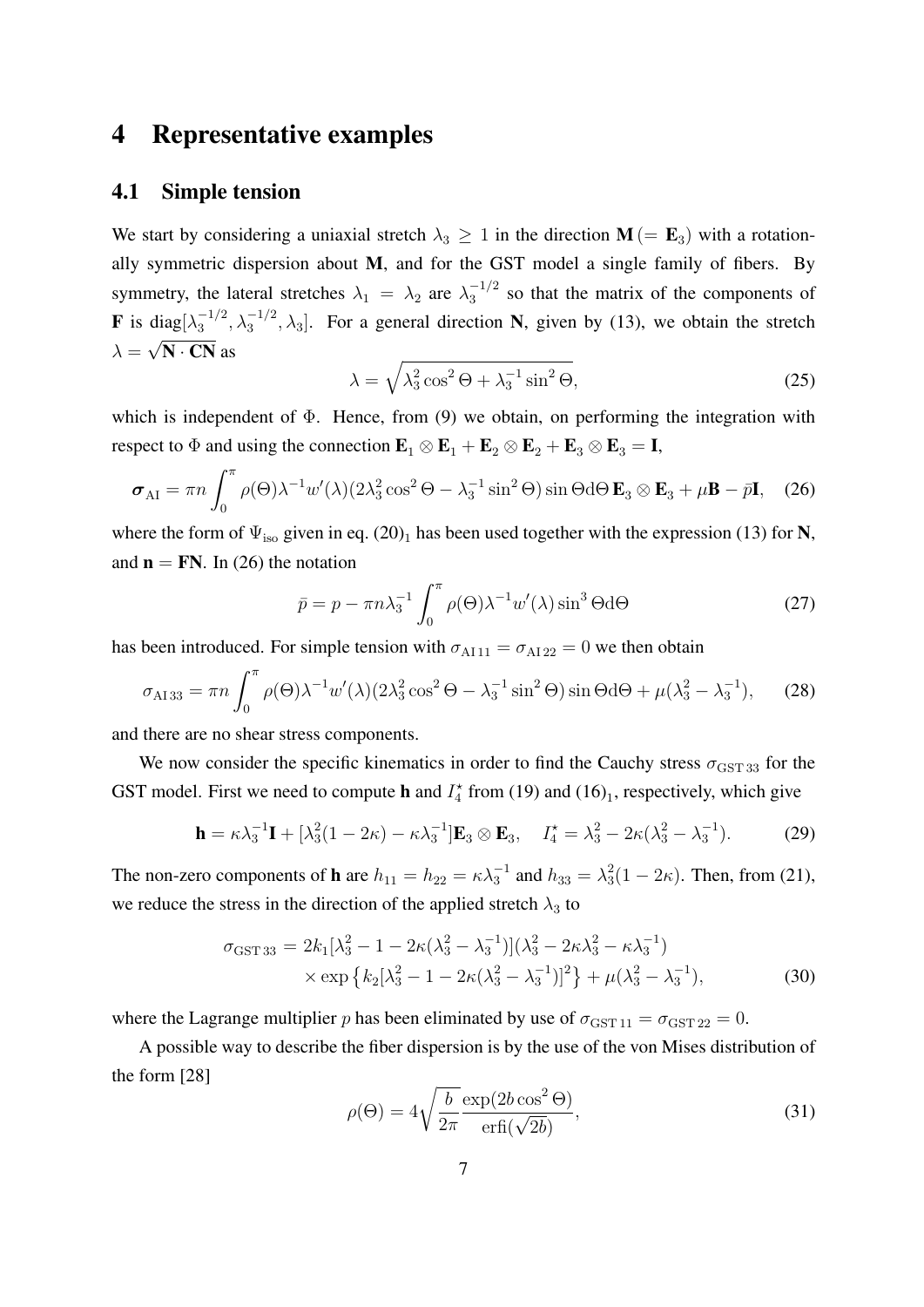

Figure 2: Comparison of the GST (dashed curves) and AI (solid curves) predictions for simple Figure 2: Comparison of the GST (dashed curves) and AI (solid curves) predictions for simple tension for the normalized uniaxial stress  $\sigma_{33}/\mu$  against the stretch  $\lambda_3$  for three different dispersions. The plots are based on the eqs. (30) and (28), respectively. The parameters for the three pairs of curves are provided in the text. pairs of curves are provided in the text.

where erfi is the imaginary error function and b is the concentration parameter. By substituting  $(31)$  in the definition (12) and using MATHEMATICA [29] we obtain a specific expression for the dispersion parameter  $\kappa$ , i.e.

$$
\kappa = \frac{1}{2} + \frac{1}{8b} - \frac{1}{4} \sqrt{\frac{2}{\pi b}} \frac{\exp(2b)}{\exp((\sqrt{2b})}.
$$
 (32)

case, while for curve a k1  $\sim$   $\sim$  5,  $\sim$  0.036, for curve curve curve curve curve curve curve curve curve curve curve curve curve curve curve curve curve curve curve curve curve curve curve curve curve curve curve cur Plots of the AI model prediction of the normalized Cauchy stress  $\sigma_{33}/\mu$  versus the stretch  $\lambda_3$ for simple tension, which are based on eq.  $(28)$  with  $(23)$ , are shown as solid curves in Fig. 2 for parameter values  $nc_1 = 5$  and  $c_2 = 0.01$  in each case. For the three curves the concentration stretch curves is in complete contrast to the flaw experiment of  $\frac{1}{2}$ . The flawed comparative study in  $\frac{1}{2}$ .  $k_1 = 5.7$ ,  $\kappa = 0.26$ . In order to compute the integrals in (28) for the plotting, MATHEMATICA  $9$  was used. parameter b is taken to be 10 for curve  $a$ , 1.5 for curve b, and 0.1 for curve c. For comparison the dashed curves are calculated for the GST model based on eq. (30), with  $k_2 = 0.01$  in each case, while for curve **a**  $k_1 = 5$ ,  $\kappa = 0.026$ , for curve **b**  $k_1 = 5.3$ ,  $\kappa = 0.15$ , and for curve **c** [29] was used.

As can be seen from Fig. 2 both models are able to provide the same uniaxial stress versus stretch curves. This is in complete contrast to the flawed comparative study in [21].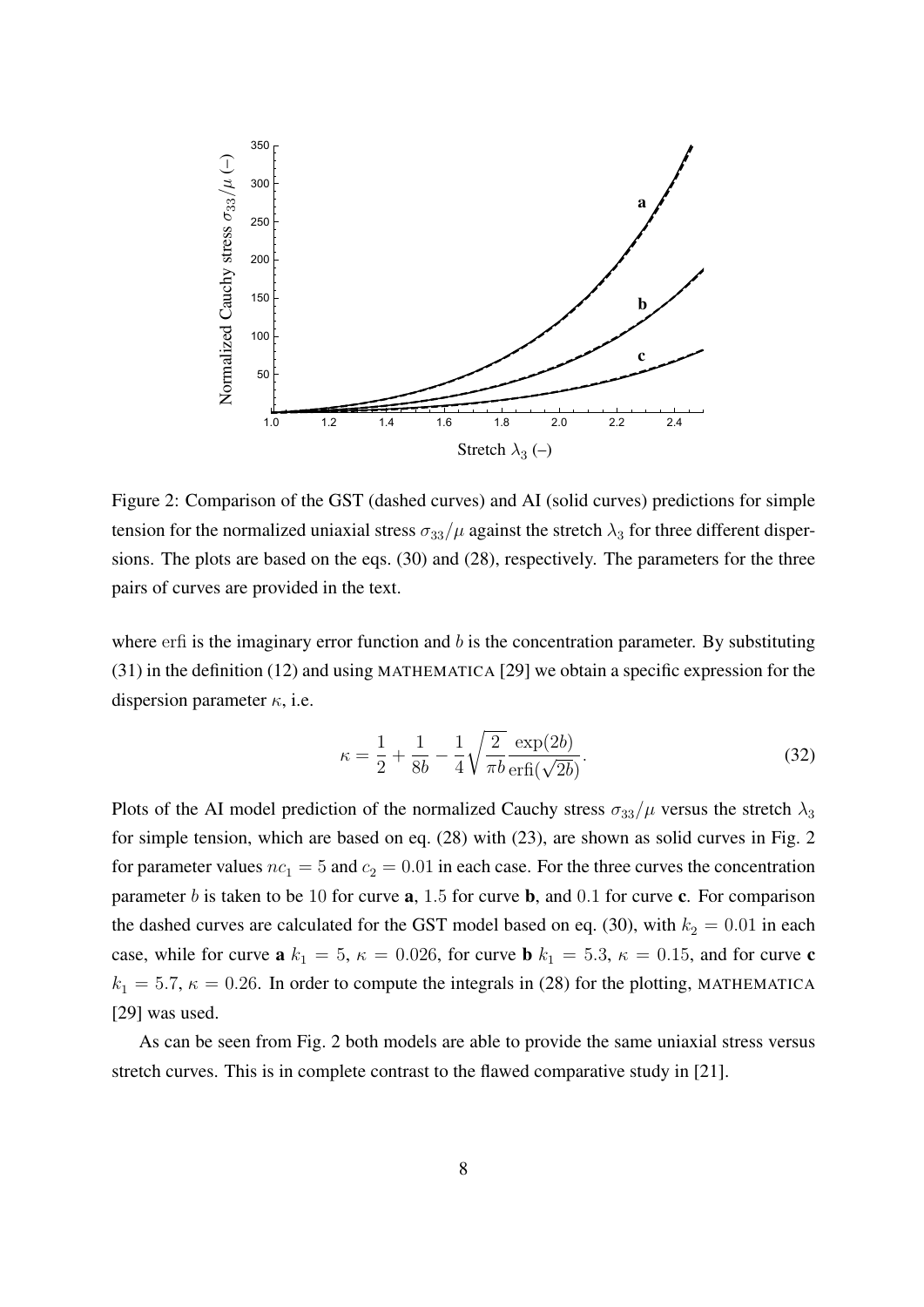#### 4.2 Fitting to tissue data

We now consider the two models in relation to uniaxial data from two orthogonal directions obtained from the adventitia of a human non-atherosclerotic abdominal aorta [11]. It is assumed that the tests take place in the  $(1, 2)$  plane with corresponding principal stretches  $\lambda_1$  and  $\lambda_2$ . For the GST model we consider two families of fibers with equal properties  $(\kappa' = \kappa, k'_1 = k_1,$  $k'_2 = k_2$ ) and with mean fiber directions in the  $(1, 2)$  plane, symmetrically disposed with respect to the  $(1, 2)$  axes. We therefore take

$$
\mathbf{M} = \cos \alpha \mathbf{E}_1 + \sin \alpha \mathbf{E}_2, \quad \mathbf{M}' = \cos \alpha \mathbf{E}_1 - \sin \alpha \mathbf{E}_2,\tag{33}
$$

where the angle  $\alpha$  defines the orientation of the mean fiber directions relative to the  $\mathbf{E}_1$  direction. Then,

$$
\mathbf{m} = \lambda_1 \cos \alpha \mathbf{E}_1 + \lambda_2 \sin \alpha \mathbf{E}_2, \quad \mathbf{m}' = \lambda_1 \cos \alpha \mathbf{E}_1 - \lambda_2 \sin \alpha \mathbf{E}_2,\tag{34}
$$

and it follows that  $I_1 = \lambda_1^2 + \lambda_2^2 + \lambda_1^{-2}\lambda_2^{-2}$  and  $I_4 = I_6 = \lambda_1^2\cos^2\alpha + \lambda_2^2\sin^2\alpha$ , and, according to  $(16)_1$ ,

$$
I_4^* = I_6^* = \kappa(\lambda_1^2 + \lambda_2^2 + \lambda_1^{-2}\lambda_2^{-2}) + (1 - 3\kappa)(\lambda_1^2 \cos^2 \alpha + \lambda_2^2 \sin^2 \alpha). \tag{35}
$$

Hence, from  $(29)_1$ ,  $h'_{11} = h_{11}$ ,  $h'_{22} = h_{22}$ ,  $h'_{12} = -h_{12}$ , and by specializing  $(22)$  and eliminating p using  $\sigma_{\text{GST 33}} = 0$ , the in-plane normal stresses become

$$
\sigma_{\text{GST 11}} = (\xi \kappa + \mu)(\lambda_1^2 - \lambda_3^2) + \xi (1 - 3\kappa)\lambda_1^2 \cos^2 \alpha, \tag{36}
$$

$$
\sigma_{\text{GST 22}} = (\xi \kappa + \mu)(\lambda_2^2 - \lambda_3^2) + \xi (1 - 3\kappa)\lambda_2^2 \sin^2 \alpha,
$$
\n(37)

where the notation  $\xi = 4k_1(I_4^* - 1) \exp[k_2(I_4^* - 1)^2]$  has been introduced, and by symmetry there is no shear stress ( $\sigma_{\text{GST 12}} = 0$ ).

Next, we derive the corresponding equations for the AI model. The deformation gradient **F** is diagonal with respect to the Cartesian axes according to  $\mathbf{F} = \text{diag}[\lambda_1, \lambda_2, \lambda_3]$ . For  $\mathbf{n} = \mathbf{FN}$ , using (13), we obtain

$$
\mathbf{n} = \lambda_1 \sin \Theta \cos \Phi \mathbf{E}_1 + \lambda_2 \sin \Theta \sin \Phi \mathbf{E}_2 + \lambda_3 \cos \Theta \mathbf{E}_3, \tag{38}
$$

and, consequently,  $\lambda^2 = \mathbf{n} \cdot \mathbf{n}$  is

$$
\lambda^2 = \sin^2 \Theta(\lambda_1^2 \cos^2 \Phi + \lambda_2^2 \sin^2 \Phi) + \lambda_3^2 \cos^2 \Theta.
$$
 (39)

Next the form of the distribution  $\rho(N)$  needs to be considered. In general, for a mean fiber direction M, as given above, the von Mises distribution (31) is adjusted to

$$
\rho(\mathbf{N}) = 4\sqrt{\frac{b}{2\pi}} \frac{\exp[2b(\mathbf{N} \cdot \mathbf{M})^2]}{\text{erfi}(\sqrt{2b})},\tag{40}
$$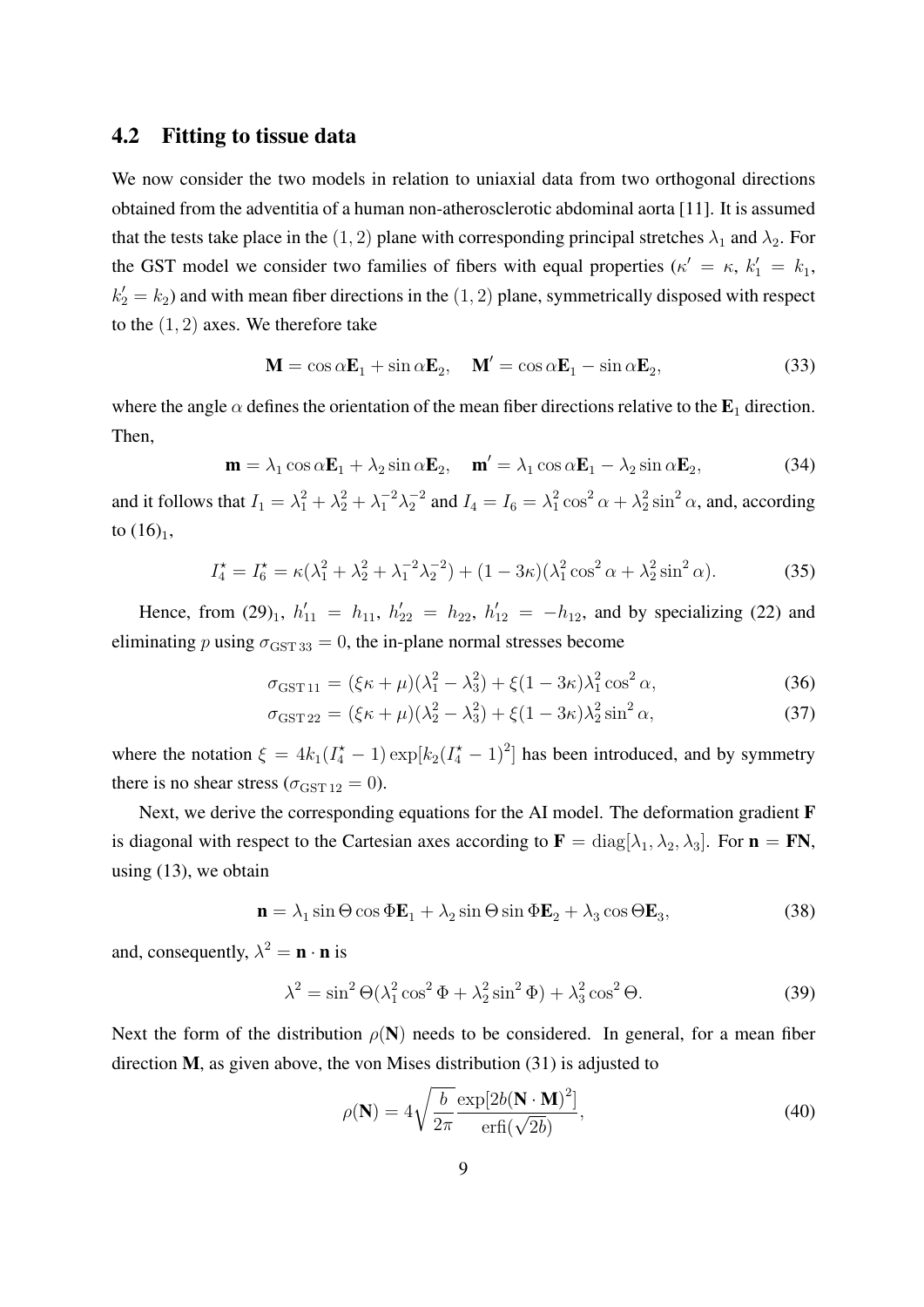where

$$
\mathbf{N} \cdot \mathbf{M} = \sin \Theta \cos(\Phi - \alpha),\tag{41}
$$

for which the expressions (13) and (33) have been used. However, to avoid shear stresses and to capture the general biaxial deformation with just the two in-plane normal stresses,  $\rho$  should be symmetric about both  $\mathbf{E}_1$  and  $\mathbf{E}_2$ , so that, when considering  $\rho$  as a function of  $\Theta$  and  $\Phi$  we must have

$$
\rho(\Theta, 2\pi - \Phi) = \rho(\Theta, \pi - \Phi) = \rho(\Theta, \Phi). \tag{42}
$$

This can be met by taking either  $\alpha = 0$  or  $\alpha = \pi/2$ . For definiteness, we take  $\alpha = 0$ . Then all the shear components in (24) vanish, and the normal components are given by

$$
\sigma_{\text{Al }11} = 2\lambda_1^2 n c_1 \int_{\Omega} \beta \cos^2 \Phi \sin^3 \Theta \, d\Theta \, d\Phi + \mu \lambda_1^2 - p,\tag{43}
$$

$$
\sigma_{\text{A122}} = 2\lambda_2^2 n c_1 \int_{\Omega} \beta \sin^2 \Phi \sin^3 \Theta d\Theta d\Phi + \mu \lambda_2^2 - p,\tag{44}
$$

$$
\sigma_{\text{A133}} = 2\lambda_3^2 n c_1 \int_{\Omega} \beta \cos^2 \Theta \sin \Theta d\Theta d\Phi + \mu \lambda_3^2 - p,\tag{45}
$$

where the notation

$$
\beta = \rho(\mathbf{N})(\lambda^2 - 1)\exp[c_2(\lambda^2 - 1)^2]
$$
\n(46)

has been introduced, and  $\lambda^2$  is given by (39).

By eliminating the hydrostatic pressure p from (43) and (44) by using the condition  $\sigma_{A133} =$ 0, we get

$$
\sigma_{\text{A111}} = 2nc_1 \int_{\Omega} \beta(\lambda_1^2 \cos^2 \Phi \sin^2 \Theta - \lambda_3^2 \cos^2 \Theta) \sin \Theta d\Theta d\Phi + \mu(\lambda_1^2 - \lambda_3^2), \tag{47}
$$

$$
\sigma_{\text{A122}} = 2nc_1 \int_{\Omega} \beta(\lambda_2^2 \sin^2 \Phi \sin^2 \Theta - \lambda_3^2 \cos^2 \Theta) \sin \Theta d\Theta d\Phi + \mu(\lambda_2^2 - \lambda_3^2),\tag{48}
$$

which are the analogues of  $\sigma_{\text{GST 11}}$  and  $\sigma_{\text{GST 22}}$  listed in (36) and (37), respectively.

Equations (36), (37), (47) and (48) are appropriate for general biaxial deformations. However, it suffices to fit the two models to representative experimental data from uniaxial extension tests presented in [11], rather than biaxial tests. Equations (36) and (37) are used respectively for the axial and circumferential directions, with measured values of the appropriate lateral stretches. Likewise, for eqs. (47) and (48).

We now fit the two models to representative experimental data from uniaxial tension tests on the adventitia of a human non-atherosclerotic abdominal aorta [11]. The tests were performed on orthogonal strips of the tissue taken from nearby positions. The experimental data are presented as solid dots in Fig. 3. The response of the strip aligned in the axial direction is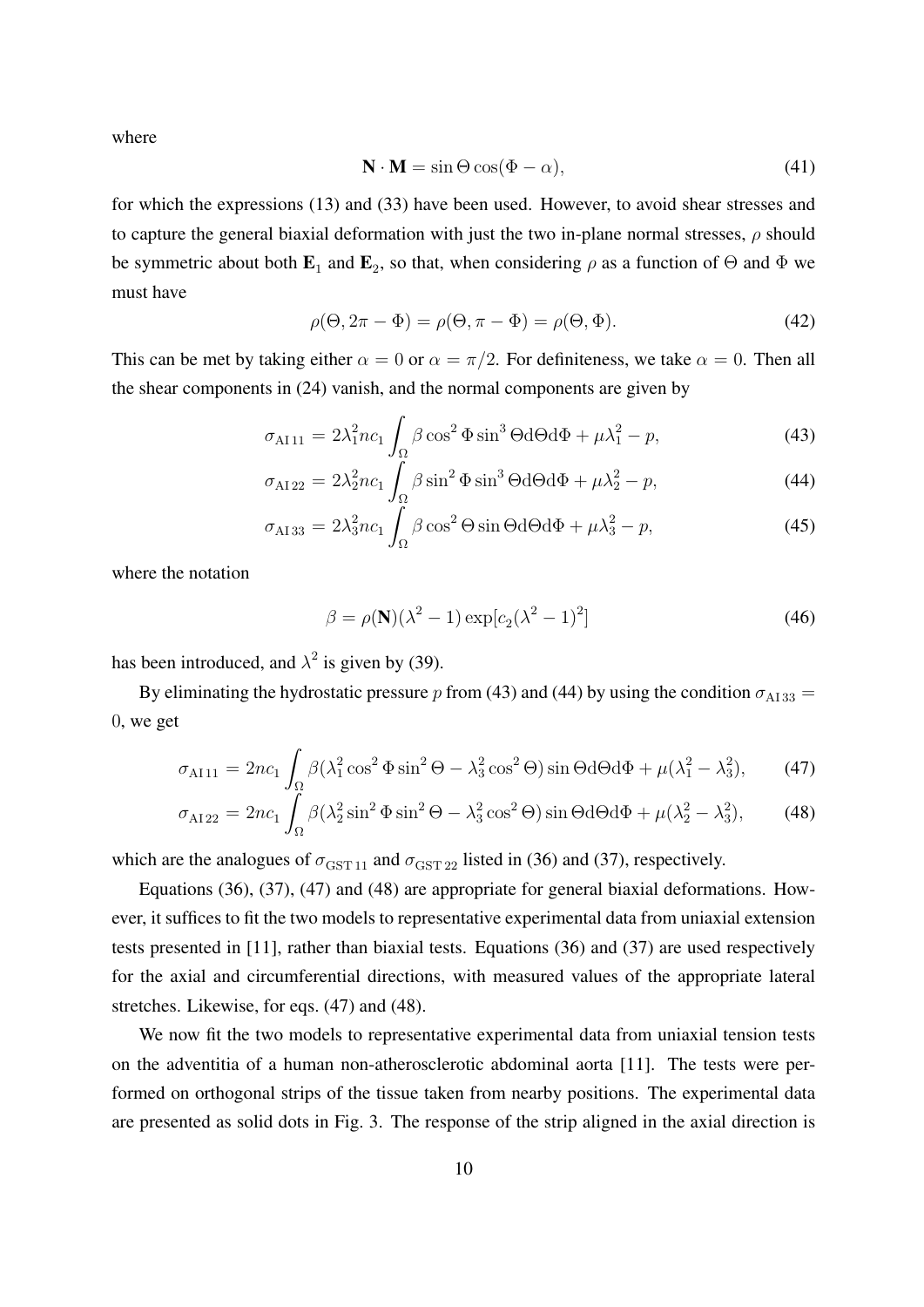

Figure 3: Comparison of experimental data (solid dots) obtained from the adventitia of a human non-atherosclerotic abdominal aorta [11] with model predictions (solid curves): (a) GST model; (b) AI model. The individual parameters for the two constitutive models are provided in the text.

THE FITTING. FOR THE GST MODEL THE CORRELATION COEFFICIENTS FOR THE AXIAL AND CIRCUMFERENTIAL DATA WERE OBTAINED AS 0.999 AND 0.9999 AND 0.9999 AND 0.9999 AND 0.9999 AND 0.9999 AND 0.99 the GST model with the same set of parameters, which are given by  $\kappa = 0.3$ ,  $c = 7.267 \text{ kPa}$ ,  $k_1 = 54.11 \text{ kPa}, k_2 = 20.41 \text{ and } \alpha = \pi/8$ , while the AI model yields the parameters  $b = 0.95$ ,  $\mu = 8.5 \text{ kPa}, c_1 = 0.59 \text{ kPa}, c_2 = 2.15 \text{ and } \alpha = 0. \text{ MATHEMATICA [29] was used for the fitting.}$ For the GST model the correlation coefficients for the axial and circumferential data were obtained as  $0.999$  and  $0.998$ , while for the AI model they were  $0.999$  and  $0.994$ , respectively. The fits of the two models in Fig. 3 illustrate the Cauchy stress (in kPa) versus stretch by the solid stiffer than that aligned with the circumferential direction. The two sets of data are fitted by curves, for the GST model in (a) and for the AI model in (b). In each case  $\sigma_{11}$  is plotted against  $\lambda_1$  for the axial strip, while  $\sigma_{22}$  versus  $\lambda_2$  is shown for the circumferential strip. As can be seen,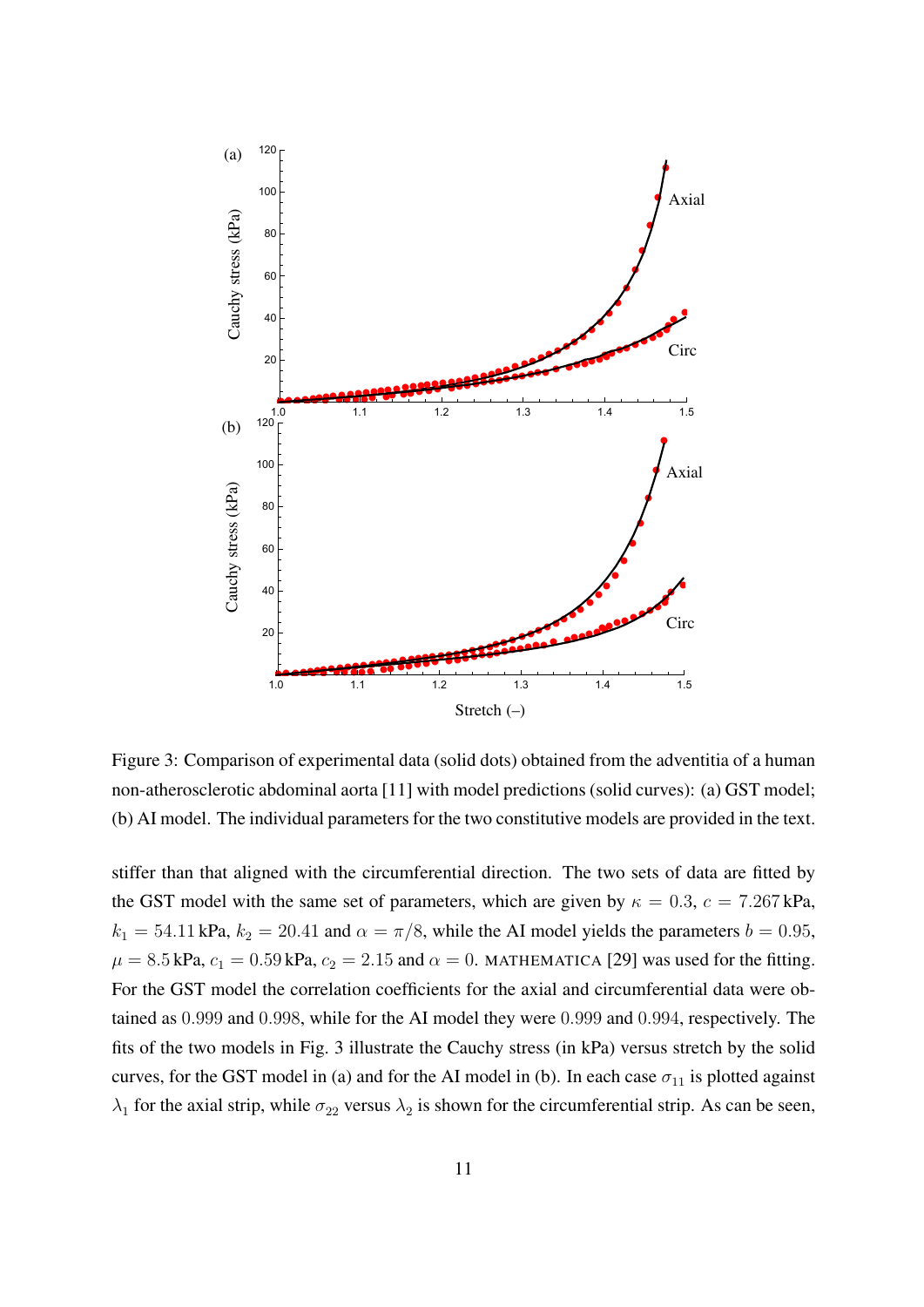the agreement of both models with the experimental data is very satisfactory.

### **4.3** Simple shear in the  $(1, 2)$  plane

In the next example we consider simple shear in the  $(E_1, E_2)$  plane in the  $E_1$  direction, with a dispersion for which the fibers are all located in this plane, with an arbitrary fiber direction N having the form

$$
\mathbf{N} = \cos \Theta \mathbf{E}_1 + \sin \Theta \mathbf{E}_2, \tag{49}
$$

where the polar angle  $\Theta$  is different from the  $\Theta$  used in Fig. 1, and it satisfies  $-\pi/2 \leq \Theta \leq \pi/2$ . Let the mean fiber direction be denoted by  $M$  in the considered plane according to the relation  $(33)_1$ , with a single family of fibers for the GST model. The components of the deformation gradient F are, in matrix notation,

$$
\begin{bmatrix} \mathbf{F} \end{bmatrix} = \begin{bmatrix} 1 & \gamma & 0 \\ 0 & 1 & 0 \\ 0 & 0 & 1 \end{bmatrix},\tag{50}
$$

where  $\gamma \geq 0$  denotes the amount of shear. The stretch  $\lambda$  in the direction N is then given by

$$
\lambda^2 = \mathbf{n} \cdot \mathbf{n} = 1 + \gamma \sin \Theta(\gamma \sin \Theta + 2 \cos \Theta),\tag{51}
$$

where  $\mathbf{n} = \mathbf{FN} = \mathbf{N} + \gamma(\mathbf{N} \cdot \mathbf{E}_2)\mathbf{E}_1$ , and we assume that  $\Psi_{\text{iso}}$  is again the neo-Hookean model  $(20)_1$ . Since attention is now being confined to the  $(1, 2)$  plane we introduce a superposed hat to indicate this, so that, e.g.,  $\hat{\mathbf{F}}$  is the restriction of F to the  $(1, 2)$  plane. From (9) specialized to two dimensions we obtain

$$
\hat{\boldsymbol{\sigma}}_{AI} = \hat{n} \int_{-\pi/2}^{\pi/2} \rho(\Theta) \lambda^{-1} w'(\lambda) \mathbf{n} \otimes \mathbf{n} d\Theta + \mu \hat{\mathbf{B}} - p \hat{\mathbf{I}},
$$
(52)

where  $\hat{n}$  is here the number of fibers per unit reference area,  $\hat{\mathbf{B}} = \hat{\mathbf{F}} \hat{\mathbf{F}}^T$ , and  $\hat{\mathbf{I}}$  is the twodimensional identity. Note that the hat is not needed on N or n because they are two-dimensional (2D) anyway.

In particular, the in-plane shear stress is given by

$$
\hat{\sigma}_{\text{A112}} = \hat{n} \int_{-\pi/2}^{\pi/2} \rho(\Theta) \lambda^{-1} w'(\lambda) (\cos \Theta + \gamma \sin \Theta) \sin \Theta d\Theta + \mu \gamma. \tag{53}
$$

We now use the GST model and continue by assuming the symmetry  $\rho(\Theta + \pi) = \rho(\Theta)$  for the 2D dispersion with  $\rho(\Theta)$  satisfying the normalization condition

$$
\frac{1}{\pi} \int_{-\pi/2}^{\pi/2} \rho(\Theta) d\Theta = 1.
$$
\n(54)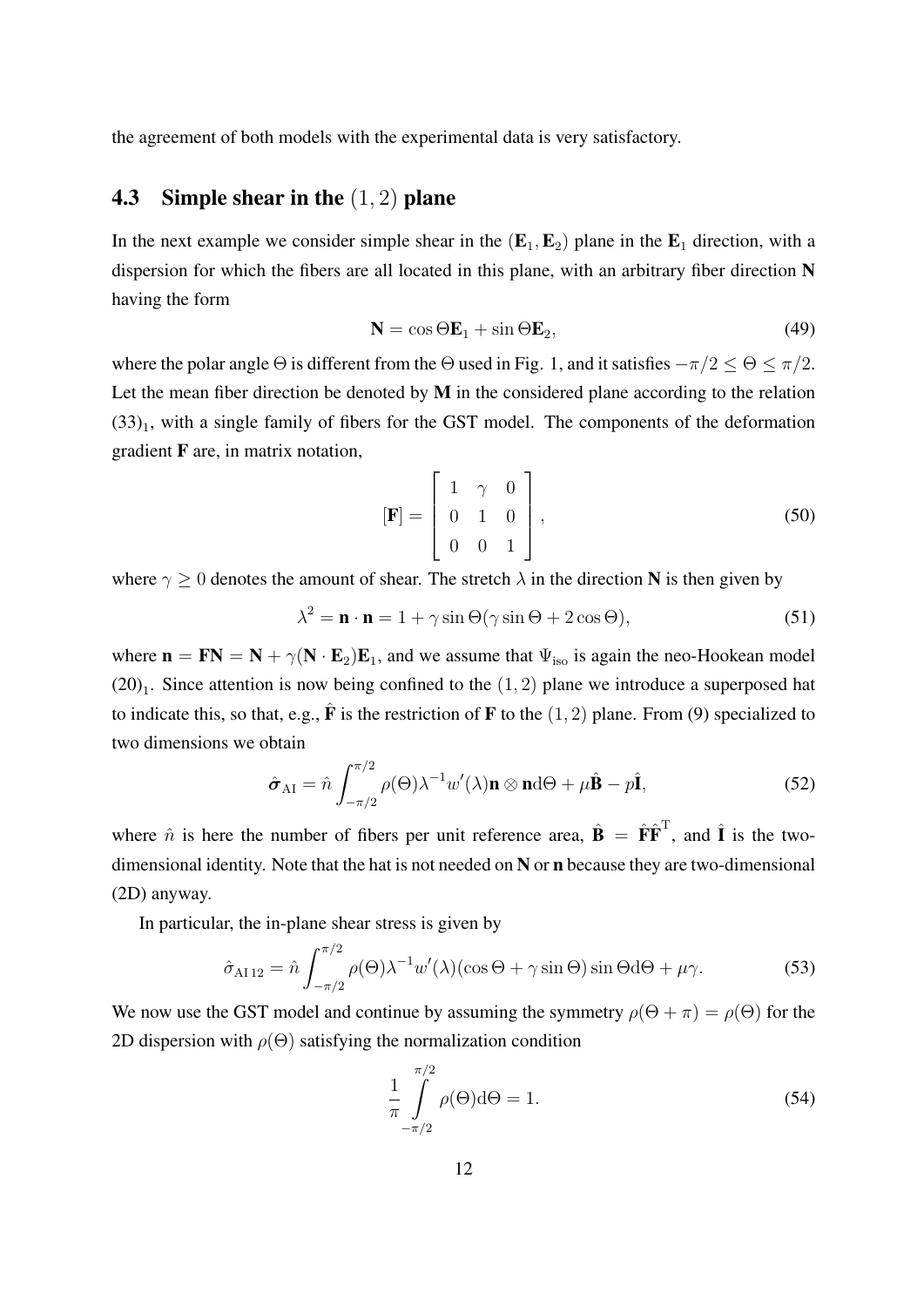The 2D generalized structure tensor has the form [27]

$$
\hat{\mathbf{H}} = \kappa \hat{\mathbf{I}} + (1 - 2\kappa) \mathbf{M} \otimes \mathbf{M},\tag{55}
$$

where  $\kappa$  is the associated dispersion parameter defined by

$$
\kappa = \frac{1}{\pi} \int_{-\pi/2}^{\pi/2} \rho(\Theta) \sin^2 \Theta \, d\Theta,\tag{56}
$$

which is analogous to (12), but we have not included a superposed hat in this case. The value of  $\kappa$  defined in (56) is independent of **M** for a dispersion which is symmetric about **M**. For the 2D version of the von Mises distribution,  $\rho(\Theta)$  has the form

$$
\rho(\Theta) = \frac{\exp(b \cos 2\Theta)}{I_0(b)},\tag{57}
$$

where  $I_0$  is the modified Bessel function of the first kind of order 0. Then, by substituting (57) into (56) and using MATHEMATICA [29] the associated dispersion parameter  $\kappa$  is given by [11]

$$
\kappa = \frac{1}{2} \left( 1 - \frac{I_1(b)}{I_0(b)} \right),\tag{58}
$$

where  $I_1(b)$  is the modified Bessel function of the first kind of order 1. Note that in 2D  $\kappa$  lies in the interval  $[0, 1/2]$ .

Consider the model  $\Psi_{\text{GST}}$ , given by (17), specialized to the plane strain case. The 2D Cauchy stress is obtained by specializing (18) to give

$$
\hat{\boldsymbol{\sigma}}_{\text{GST}} = 2\Psi_{\text{f}}'(I_4^{\star})\hat{\mathbf{h}} + 2\psi_{\text{iso 1}}\hat{\mathbf{B}} - p\hat{\mathbf{I}},
$$
\n(59)

with  $\hat{\mathbf{h}} = \kappa \hat{\mathbf{B}} + (1 - 2\kappa)\mathbf{m} \otimes \mathbf{m}$ . With (50) and  $[\mathbf{M}] = [M_1, M_2, 0]^T$  the components of  $\mathbf{m} = \mathbf{F}\mathbf{M}$ are  $m_1 = M_1 + \gamma M_2$ ,  $m_2 = M_2$ ,  $m_3 = M_3 = 0$ , where  $M_1 = \cos \alpha$  and  $M_2 = \sin \alpha$ . The associated in-plane invariants are

$$
\hat{I}_1 = \text{tr}\,\hat{\mathbf{B}} = 2 + \gamma^2, \qquad \hat{I}_4^* = \text{tr}\,\hat{\mathbf{h}} = \kappa(2 + \gamma^2) + (1 - 2\kappa)(1 + 2\gamma M_1 M_2 + \gamma^2 M_2^2), \tag{60}
$$

where  $M_1^2 + M_2^2 = 1$  has been used. The strain-energy function (17), with  $\Psi_f$  and  $\Psi_{\text{iso}}$  given by (20), has the same form with  $I_1$  and  $I_4^*$  replaced by  $\hat{I}_1 + 1$  and  $\hat{I}_4^*$ , respectively. Hence, from (59), the Cauchy shear stress component is given by

$$
\hat{\sigma}_{\text{GST 12}} = \mu \gamma + 2\Psi_{\text{f}}'(I_4^{\star})[\kappa \gamma + (1 - 2\kappa)(M_1 + \gamma M_2)M_2].\tag{61}
$$

Plots of the normalized shear stress  $\hat{\sigma}_{12}/\mu$  against the amount of shear  $\gamma$  for the AI model prediction for simple shear in the  $(1, 2)$  plane, which are based on  $(53)$ , are shown as solid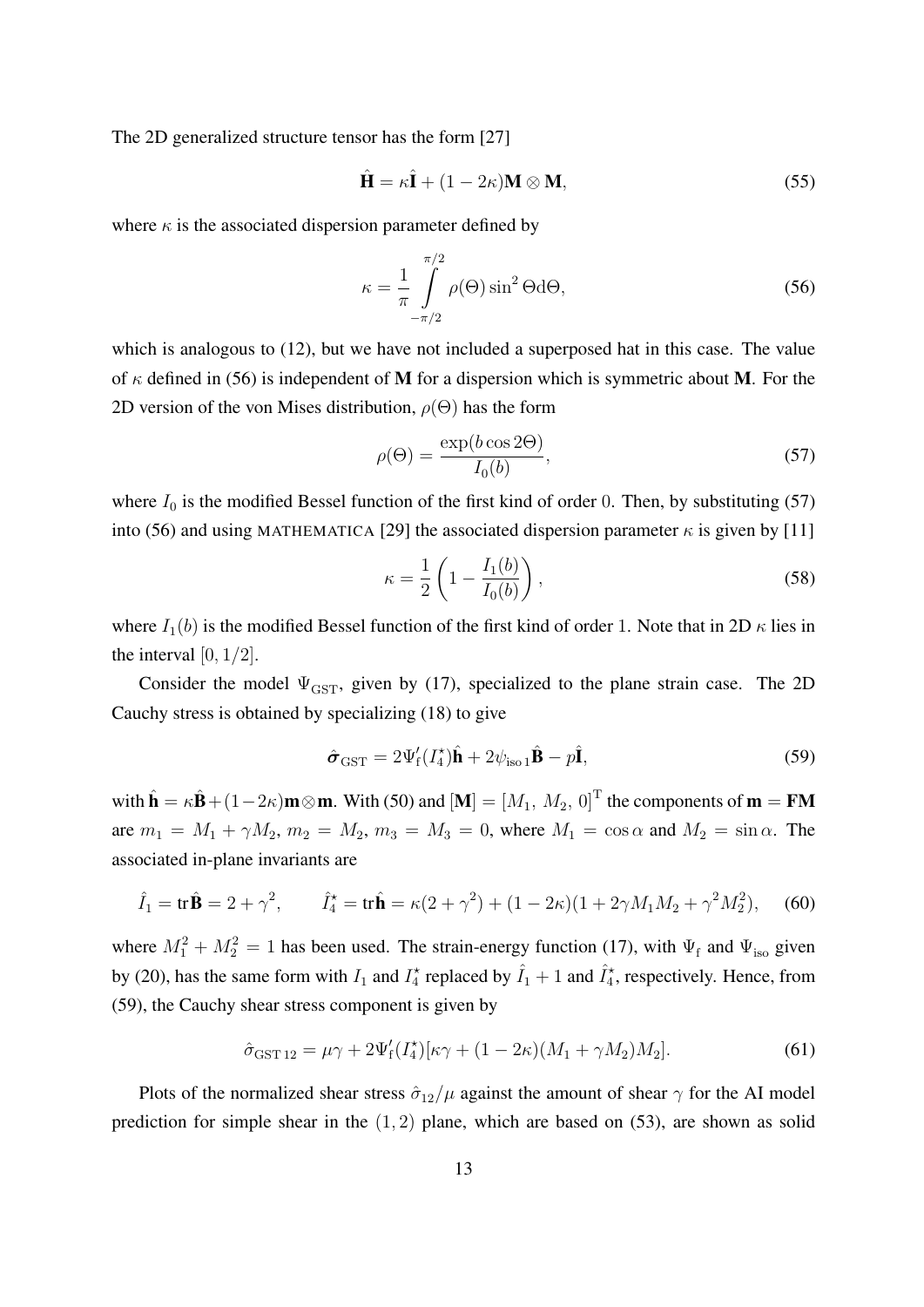

Figure 4: Comparison of GST (dashed curves) and AI (solid curves) predictions for simple Figure 4: Comparison of GST (dashed curves) and AI (solid curves) predictions for simple shear for the normalized shear stress  $\hat{\sigma}_{12}/\mu$  against the amount of shear  $\gamma$  for three different dispersions. The plots are based on the eqs. (53) and (61). The parameters for the three pairs of dispersions. The plots are based on the eqs. (53) and (61). The parameters for the three pairs of curves are provided in the text. curves are provided in the text.

curves in Fig. 4 for parameter values  $\hat{n}c_1 = 5$ ,  $c_2 = 0.01$  in each case. For the three curves the concentration parameter  $b = 10$  for the curve **a**, 1.5 for the curve **b**, and 0.1 for the curve **c**. For comparison the dashed curves are calculated for the GST model based on (61). For the curve a  $\kappa = 0.026, k_1 = 5.1, k_2 = 0.01$ , for the curve **b**  $\kappa = 0.15, k_1 = 4.6, k_2 = 0.0163$  and for the curve  $\mathbf{c} \kappa = 0.26, k_1 = 4.05$  and  $k_2 = 0.014$ . The angle  $\alpha$  was taken to be  $\pi/3$ .

Similarly to the case of simple tension both models are able to provide the same shear stress versus amount of shear curves.

### 5 Linearized model comparison SIMILARLY TO THE CASE OF SIMPLE TENSION BOTH MODELS ARE ABLE TO THE CASE OF SIMPLE TENSION BOTH MODELS ARE ABL

So far we have considered the nonlinear case and have shown that the two different models are Indeed, even in the linear theory they do not coincide, and we now emphasize this by restricting<br>extention to the linear theory. We start by referring to the strein energy function (1) by with the  $\Psi_{\text{iso}}$  term omitted. Since  $w(1) = 0$  the Taylor expansion of  $w = w(\lambda)$  gives able to recover the same mechanical response, even though theoretically they are not the same. attention to the linear theory. We start by referring to the strain-energy function (1) but with the

$$
w(\lambda) = (\lambda - 1)w'(1) + \frac{1}{2}(\lambda - 1)^2w''(1) + \dots,
$$
\n(62)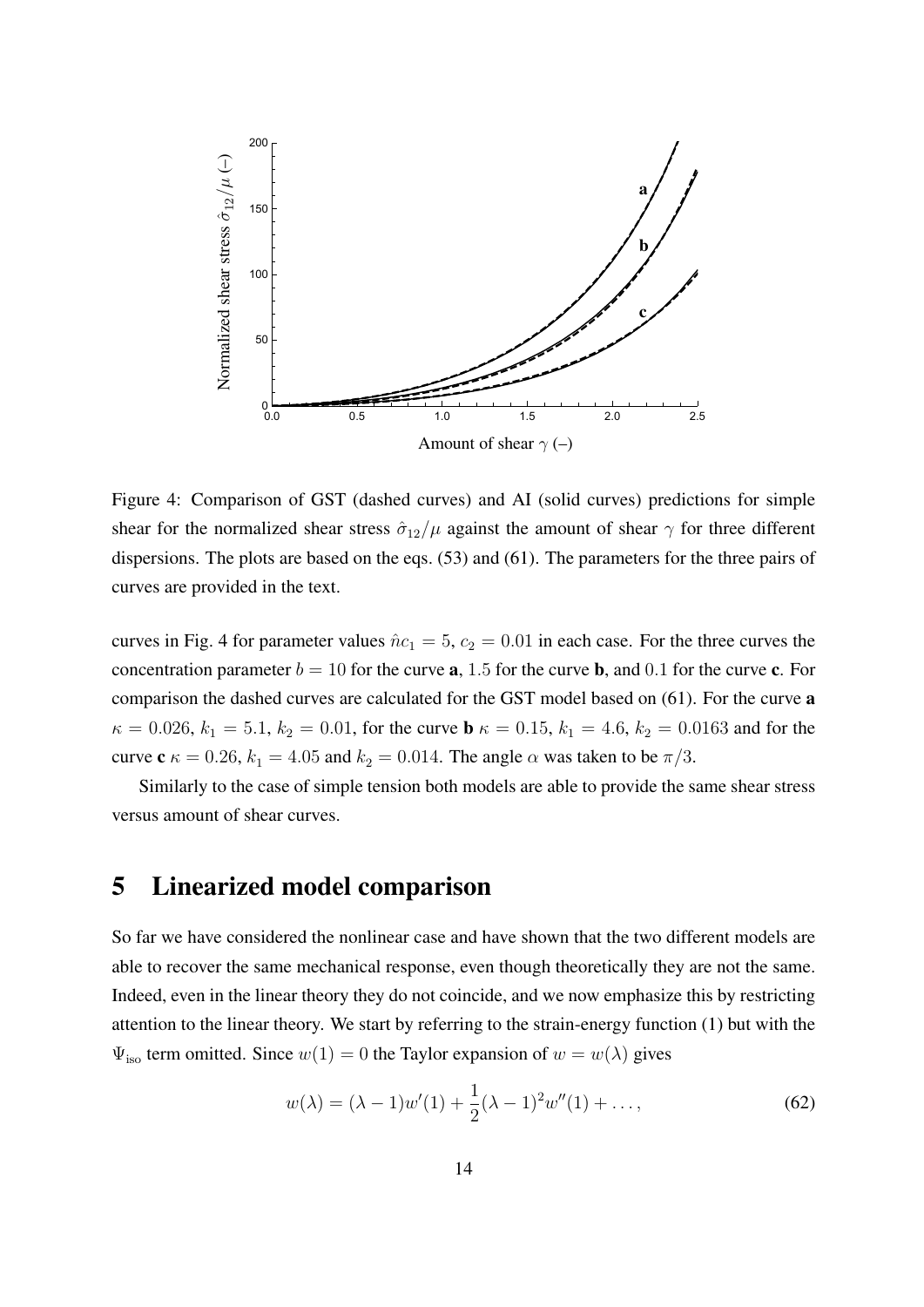where  $w'(1) = 0$  if there is no residual stress. In addition, we have  $I_4 - 1 = \mathbf{N} \cdot (\mathbf{CN}) - 1 =$ 2N · (EN), where  $E = (C - I)/2$  denotes the Green–Lagrange strain tensor, and hence

$$
\lambda = 1 + \mathbf{N} \cdot (\mathbf{EN}) - \frac{1}{2} [\mathbf{N} \cdot (\mathbf{EN})]^2 + \dots
$$
 (63)

to the second order in E. By substituting  $(62)$  and  $(63)$  into  $(1)$  we obtain

$$
\Psi_{\rm AI} = 4\pi n w'(1) \mathbf{H} : \mathbf{E} + 2\pi n [w''(1) - w'(1)] \mathbf{E} : \mathcal{H} : \mathbf{E} + \dots,
$$
\n(64)

where **H** is defined in (3) and the fourth-order structure tensor  $\mathcal{H}$  is given by

$$
\mathcal{H} = \frac{1}{4\pi} \int_{\Omega} \rho(\mathbf{N}) \mathbf{N} \otimes \mathbf{N} \otimes \mathbf{N} \otimes \mathbf{N} \mathrm{d}\Omega. \tag{65}
$$

The related index notation reads

$$
H_{ij} = \frac{1}{4\pi} \int_{\Omega} \rho N_i N_j d\Omega, \qquad \mathcal{H}_{ijkl} = \frac{1}{4\pi} \int_{\Omega} \rho N_i N_j N_k N_l d\Omega. \tag{66}
$$

Note that  $\mathcal{H}_{ijkl}$  has complete i, j, k, l symmetry and satisfies (in the summation convention)

$$
\mathcal{H}_{iijj} = 1, \qquad \mathcal{H}_{11jj} = \mathcal{H}_{22jj} = \kappa, \qquad \mathcal{H}_{33jj} = 1 - 2\kappa,
$$
\n(67)

where  $(67)_1$  was obtained by using the normalization condition (2), and  $(67)_2$  and  $(67)_3$  by using (11) with  $M = E_3$ . The only non-zero components of  $\mathcal{H}_{ijkl}$  are

$$
\mathcal{H}_{1111} = \mathcal{H}_{2222} = 3\mathcal{H}_{1122} = \frac{3}{4}\kappa_1, \quad \mathcal{H}_{1133} = \mathcal{H}_{2233} = \kappa - \kappa_1, \quad \mathcal{H}_{3333} = 1 - 4\kappa + 2\kappa_1, \tag{68}
$$

where the additional dispersion parameter

$$
\kappa_1 = \frac{1}{4} \int_0^{\pi} \rho(\Theta) \sin^5 \Theta \, d\Theta \tag{69}
$$

has been introduced. The relations  $(68)$  are obtained by using the components of N given in (13), carrying out the integration over  $\Phi$ , and using (12) and (14).

For the GST approach we use (4), again without  $\Psi_{\text{iso}}$ , so that the Taylor series expansion of  $\Psi_{\text{GST}}$ , with  $\Psi_{\text{f}}(\mathbf{I}, \mathbf{H}) = 0$ , gives

$$
\Psi_{\text{GST}} = \frac{\partial \Psi_{\text{f}}(\mathbf{I}, \mathbf{H})}{\partial \mathbf{C}} : (\mathbf{C} - \mathbf{I}) + \frac{1}{2} \left[ \frac{\partial^2 \Psi_{\text{f}}(\mathbf{I}, \mathbf{H})}{\partial \mathbf{C}^2} (\mathbf{C} - \mathbf{I}) \right] : (\mathbf{C} - \mathbf{I}) + \dots
$$
 (70)

By assuming the simple energy function  $\Psi_f = \Psi_f(I_4^*)$ , with  $I_4^* = \kappa I_1 + (1 - 3\kappa)I_4$  and the Green–Lagrange strain tensor E we obtain

$$
\Psi_{\text{GST}} = 2\Psi_{\text{f}}'(1)\mathbf{H} : \mathbf{E} + 2\Psi_{\text{f}}''(1)(\mathbf{H} : \mathbf{E})^2 + \dots,
$$
\n(71)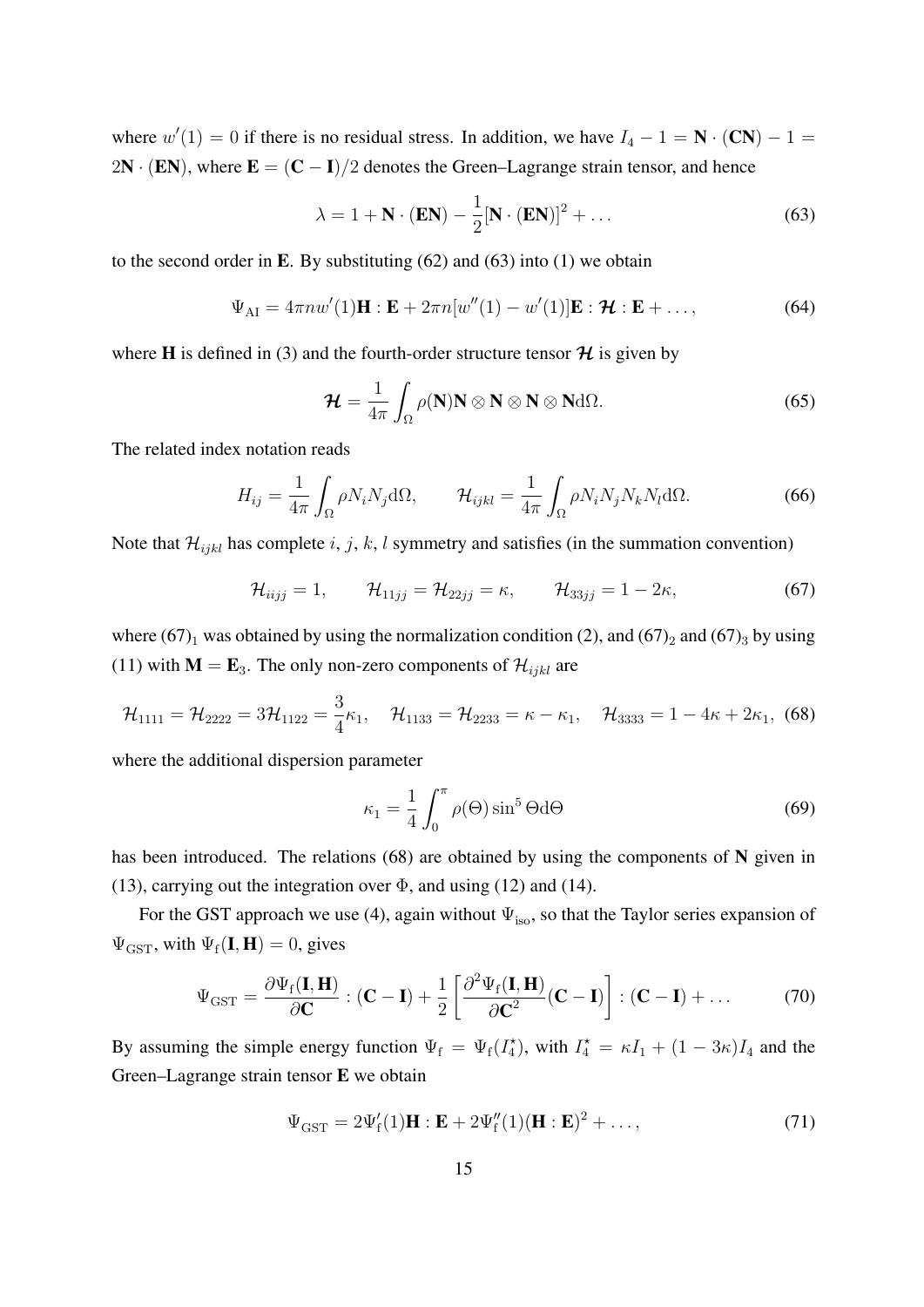where **H** is defined in (11) for fibers distributed with rotational symmetry about the mean direction **M**, and  $\Psi'_{f}(1) = 0$  if there is no residual stress.

It is now straightforward to calculate the second Piola–Kirchhoff stress tensor  $S_{AI}$  for the AI model and  $S_{\text{GST}}$  for the GST model. By recalling (64) and (71) we obtain

$$
\mathbf{S}_{\mathrm{AI}} = \frac{\partial \Psi_{\mathrm{AI}}}{\partial \mathbf{E}} = 4\pi n w'(1)\mathbf{H} + 4\pi n[w''(1) - w'(1)]\mathbf{H} : \mathbf{E} + \dots,
$$
 (72)

$$
\mathbf{S}_{\text{GST}} = \frac{\partial \Psi_{\text{GST}}}{\partial \mathbf{E}} = 2\Psi_{\text{f}}'(1)\mathbf{H} + 4\Psi_{\text{f}}''(1)(\mathbf{H} : \mathbf{E})\mathbf{H} + \dots
$$
\n(73)

From these two equations it can be seen immediately that even when linearized the two models are not in general the same. In particular, the  $H$  tensor involves  $\kappa_1$  and  $\kappa$ , whereas H involves only  $\kappa$ .

## 6 Discussion

In this paper we have compared the predictions of the two main modeling approaches that are used for the description of the elastic properties of fiber-reinforced materials with dispersed fibers, in particular of soft biological tissues such as arterial walls and cartilages. For each of the models the fibers are considered to be embedded within an isotropic matrix, for which the elastic properties are modeled as a neo-Hookean material. For the GST model the properties of the dispersed collagen fibers are captured by an exponential strain-energy function based on generalized structure tensors, with the dispersion symmetrically arranged around the mean fiber direction for each fiber family [10]. For the AI model, on the other hand, following Lanir [15], the elastic properties of the individual fibers, modeled with an exponential function and weighted by an orientation density, are aggregated into an overall fiber-energy function by integrating over a unit sphere.

An important aim of this paper has been to show that the predictive powers of the GST and AI models are essentially equivalent. In particular, we have shown that for both simple tension and simple shear the predictions of the two dispersion models are virtually identical for a significant range of large deformations, which is in sharp contrast with flawed comparisons in the literature (see, in particular, [20, 21]). In a third example, we have fitted each dispersion model to experimental data obtained from uniaxial extension tests on human tissue samples taken from along the circumferential and axial directions of an artery [11]. Excellent fits have been obtained with both models. However, while the GST model has been used to fit data from a wide range of tissues, corresponding fits to real data for the AI model are still rare. This is partly due to the integrations involved in the AI model, which require more computational effort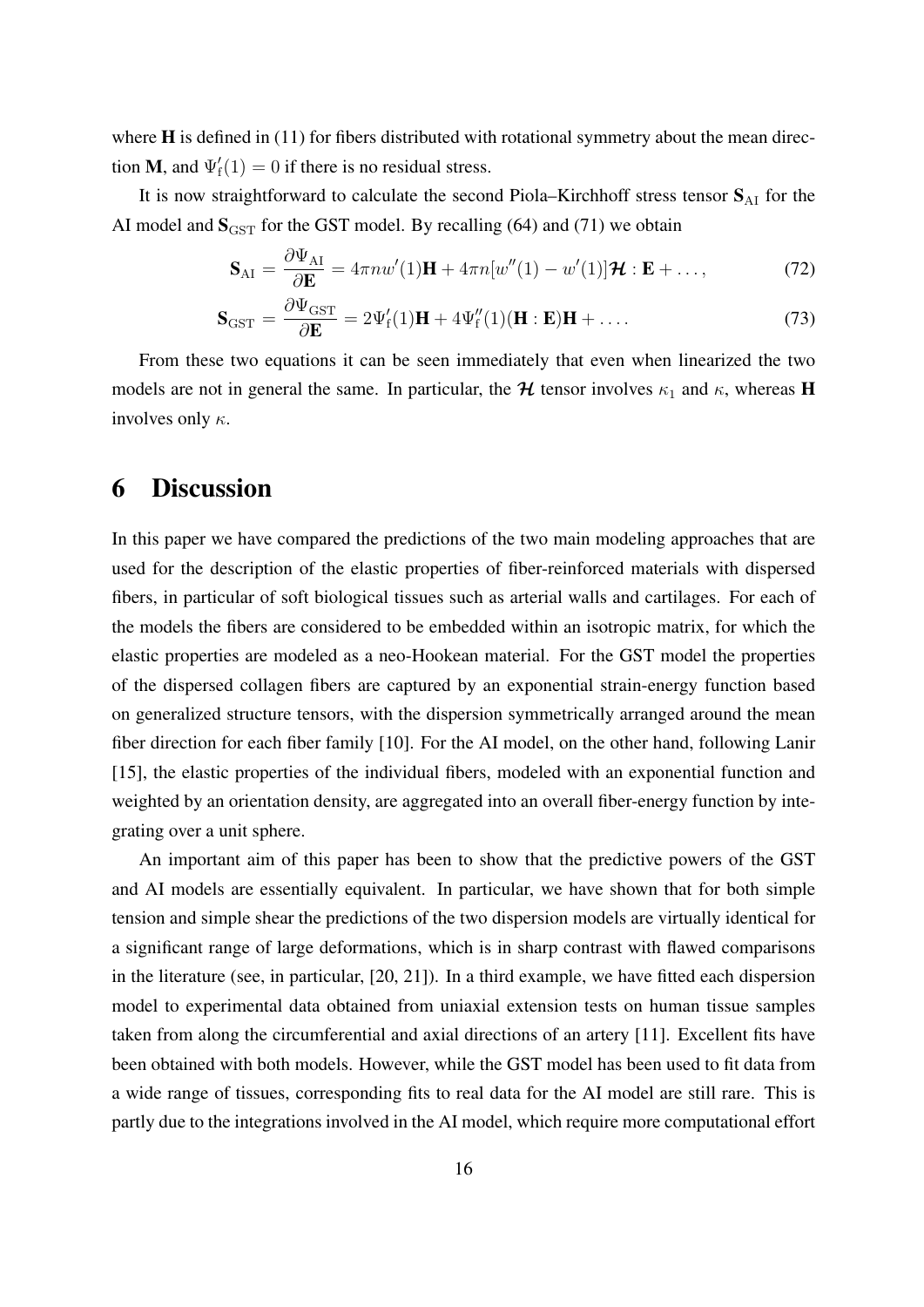compared with the fit of the GST model to real data. To the authors' knowledge fitting of the AI model to real data has been limited to the fitting of uniaxial and biaxial data of native bovine pericardium using a simple constitutive law for the fibers and a planar orientation distribution [30]. However, this particular constitutive model has not been used within a finite element environment. The problem with the AI approach is compounded in respect of finite element computations of realistic boundary-value problems, as is well known. Indeed, because of this issue, the AI model has not yet been implemented in commercial finite element software. One important consideration for a model of soft biological tissues is its ability to exclude fibers that are under compression. As we have shown in the study [18], the numerical integration (over a subset of the unit sphere) becomes very costly if the AI approach is implemented with compressed fibers excluded.

The dispersion parameter for a single family of fibers has a clear physical interpretation and can be determined from measurements of the fiber orientation density. This physical interpretation is carried by the specific form of the GST model used in this study which involves just a single dispersion parameter. Once the mean fiber direction and the orientation density are known, the generalized structure tensor is then determined once and for all, and no further integration is then needed. The GST approach is very flexible and can be extended to accommodate multiple families of fibers with different mean directions and dispersions. In addition, coupling between fibers in different families can be included in the model by means of a coupling invariant  $(M \cdot CM')^2$ . The AI model, which provides an attractive theoretical framework, integrates the energy stored in an individual fiber weighted by an orientation density function, and can accommodate different fiber properties by using different energy functions. Such integrations, however, need to be performed at every Gauss point within a finite element realization, and are expensive in CPU time. The present study illustrates that theoretically either model can be used to represent the response of fibrous materials, but adoption of the AI model remains problematic from the computational efficiency point of view.

To summarize, the AI approach is certainly an attractive formulation, but it does not appear to offer any advantages over the GST approach. Advantages of the GST approach include (1) it is an algebraic formulation and is therefore easier to implement than the AI formulation, (2) it admits explicit analytical results for a range of different deformations, which is not the case for the AI approach, (3) the numerical analysis is less costly, in particular if compressed fibers are excluded, and (4) it is more accurate since the numerical integrations, which have to be performed for the AI approach, always introduce some errors in the computations, while such integrations are not required for the GST model.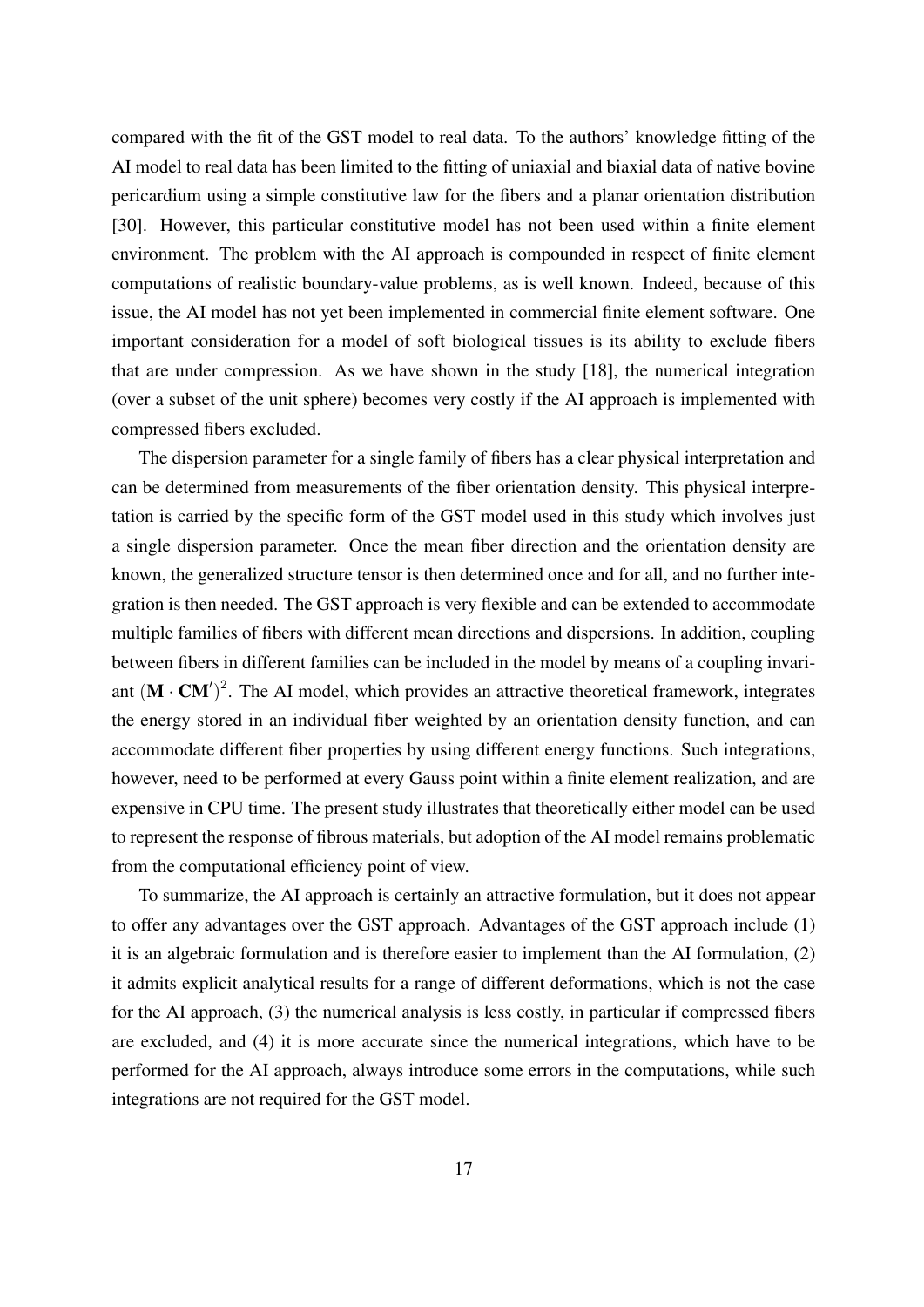# References

- [1] A. J. Schriefl, G. Zeindlinger, D. M. Pierce, P. Regitnig, and G. A. Holzapfel. Determination of the layer-specific distributed collagen fiber orientations in human thoracic and abdominal aortas and common iliac arteries. *J. R. Soc. Interface*, 9:1275–1286, 2012.
- [2] A. J. Schriefl, H. Wolinski, P. Regitnig, S. D. Kohlwein, and G. A. Holzapfel. An automated approach for 3D quantification of fibrillar structures in optically cleared soft biological tissues. *J. R. Soc. Interface*, 10:20120760, 2013.
- [3] G. A. Ateshian, V. Rajan, N. O. Chahine, C. E. Canal, and C. T. Hung. Modeling the matrix of articular cartilage using a continuous fiber angular distribution predicts many observed phenomena. *J. Biomech. Eng.*, 131:61003, 2009.
- [4] M. B. Lilledahl, D. M. Pierce, T. Ricken, G. A. Holzapfel, and C. de Lange Davies. Structural analysis of articular cartilage using multiphoton microscopy: input for biomechanical modeling. *IEEE Trans. Med. Imaging*, 30:1635–1648, 2011.
- [5] J. A. Niestrawska, Ch. Viertler, P. Regitnig, T. U. Cohnert, G. Sommer, and G. A. Holzapfel. Microstructure and mechanics of healthy and aneurysmatic abdominal aortas: experimental analysis and modeling. *J. R. Soc. Interface*, 13:20160620, 2016.
- [6] W. J. Karlon, J. W. Covell, A. D. McCulloch, J. J. Hunter, and J. H. Omens. Automated measurement of myofiber disarray in transgenic mice with ventricular expression of ras. *Anat. Rec.*, 252:612–625, 1998.
- [7] J. W. Covell. Tissue structure and ventricular wall mechanics. *Circulation*, 118:699–701, 2008.
- [8] K. M. Meek, T. Blamires, G. F. Elliott, T. J. Gyi, and C. Nave. The organisation of collagen fibrils in the human corneal stroma: a synchrotron X-ray diffraction study. *CER*, 6:841–846, 1987.
- [9] D. M. Pierce, W. Trobin, J. G. Raya, S. Trattnig, H. Bischof, Ch. Glaser, and G. A. Holzapfel. DT-MRI based computation of collagen fiber deformation in human articular cartilage: a feasibility study. *Ann. Biomed. Eng.*, 38:2447–2463, 2010.
- [10] T. C. Gasser, R. W. Ogden, and G. A. Holzapfel. Hyperelastic modelling of arterial layers with distributed collagen fibre orientations. *J. R. Soc. Interface*, 3:15–35, 2006.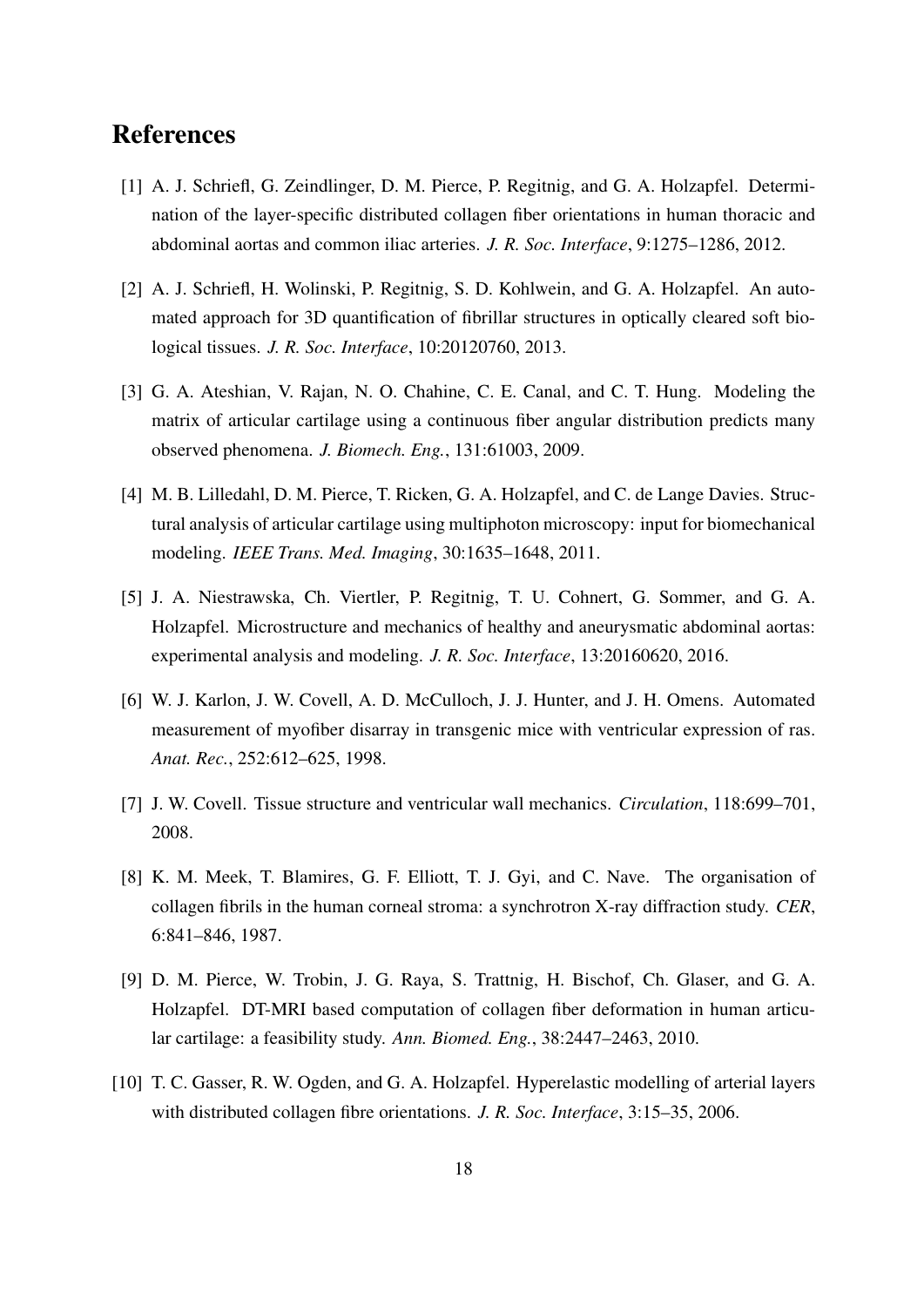- [11] G. A. Holzapfel, J. A. Niestrawska, R. W. Ogden, A. J. Reinisch, and A. J. Schriefl. Modelling non-symmetric collagen fibre dispersion in arterial walls. *J. R. Soc. Interface*, 12:20150188, 2015.
- [12] T. S. E. Eriksson, A. J. Prassl, G. Plank, and G. A. Holzapfel. Modeling the dispersion in electro-mechanically coupled myocardium. *Int. J. Numer. Method Biomed. Eng.*, 29: 1267–1284, 2013.
- [13] A. D. Freed, D. R. Einstein, and I. Vesely. Invariant formulation for dispersed transverse isotropy in aortic heart valves: An efficient means for modeling fiber splay. *Biomech. Model. Mechanobiol.*, 4:100–117, 2005.
- [14] A. Pandolfi and G. A. Holzapfel. Three-dimensional modeling and computational analysis of the human cornea considering distributed collagen fibril orientations. *J. Biomech. Eng.*, 130:061006 (12 pages), 2008.
- [15] Y. Lanir. Constitutive equations for fibrous connective tissues. *J. Biomech.*, 16:1–12, 1983.
- [16] G. A. Holzapfel and R. W. Ogden. On the tension–compression switch in soft fibrous solids. *Eur. J. Mech. A/Solids*, 49:561–569, 2015.
- [17] G. A. Holzapfel and R. W. Ogden. On fiber dispersion models: exclusion of compressed fibers and spurious model comparisons. *J. Elasticity*. in press. DOI:10.1007/s10659-016- 9605-2
- [18] K. Li, R. W. Ogden, and G. A. Holzapfel. Computational method for excluding fibers under compression in modeling soft fibrous solids. *Eur. J. Mech. A/Solids*, 57:178–193, 2016.
- [19] K. Li, R. W. Ogden, and G. A. Holzapfel. An exponential constitutive model excluding fibers under compression: application to extension–inflation of a residually stressed carotid artery. *Math. Mech. Solids*. in press. DOI:10.1177/1081286517712077
- [20] S. Federico and W. Herzog. Towards an analytical model of soft biological tissues. *J. Biomech.*, 41:3309–3313, 2008.
- [21] D. H. Cortes, S. P. Lake, J. A. Kadlowec, L. J. Soslowsky, and D. M. Elliot. Characterizing the mechanical contribution of fiber angular distribution in connective tissue: comparison of two modeling approaches. *Biomech. Model. Mechanobiol.*, 9:651–658, 2010.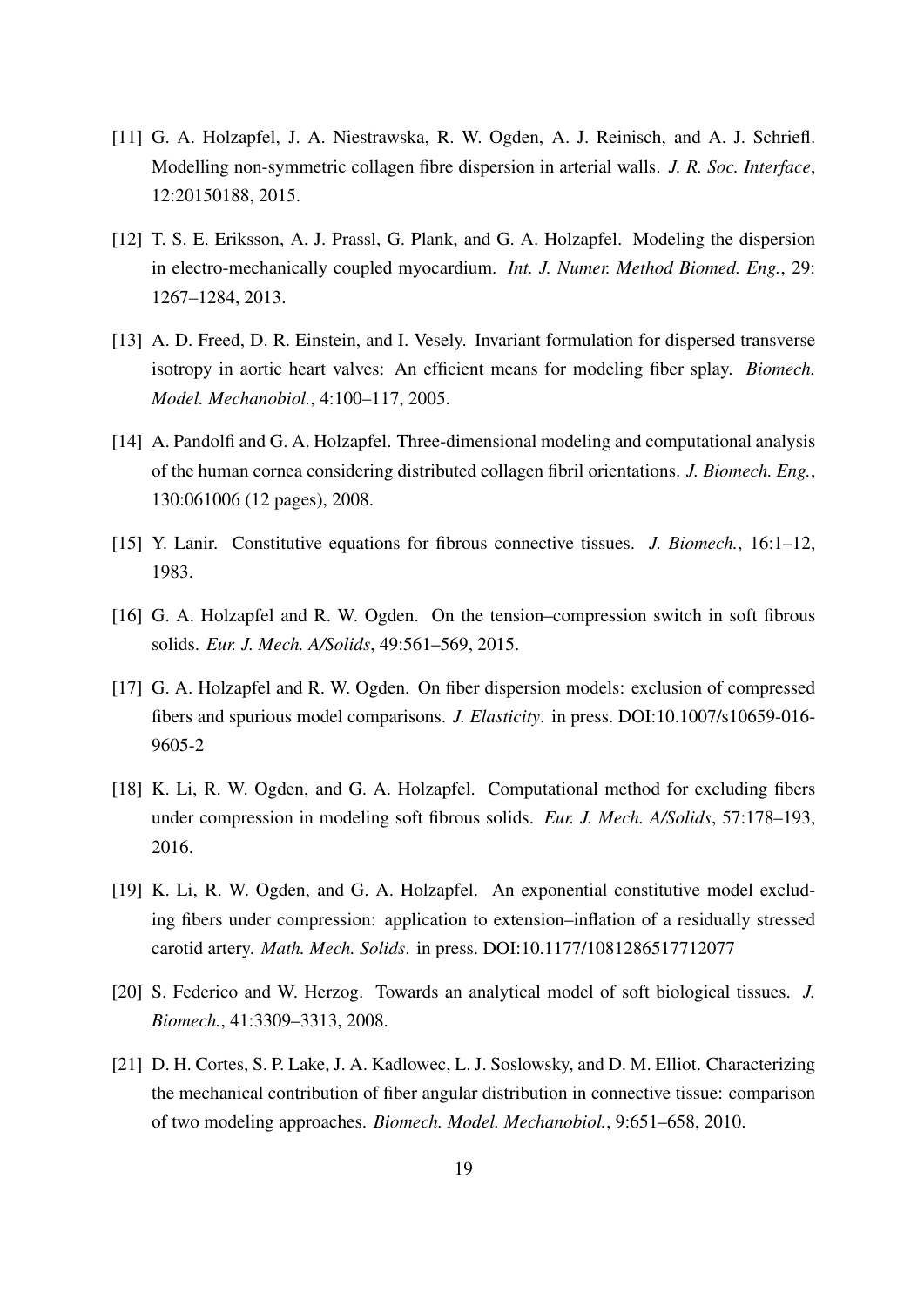- [22] A. Pandolfi and M. Vasta. Fiber distributed hyperelastic modeling of biological tissues. *Mech. Mat.*, 44:151–162, 2012.
- [23] Y. Lanir and R. Namani. Reliability of structure tensors in representing soft tissues structure. *J. Mech. Behav. Biomed. Mater.*, 46:222–228, 2015.
- [24] L. Ge. A characteristic-based constitutive law for dispersed fibers. *J. Biomech. Eng.*, 138: 071006–1–071006–8, 2016.
- [25] R. W. Ogden. *Non-linear Elastic Deformations*. Dover, New York, 1997.
- [26] G. A. Holzapfel. *Nonlinear Solid Mechanics. A Continuum Approach for Engineering*. John Wiley & Sons, Chichester, 2000.
- [27] G. A. Holzapfel and R. W. Ogden. Constitutive modelling of arteries. *Proc. R. Soc. Lond. A*, 466:1551–1597, 2010.
- [28] R. W. Ogden. Nonlinear continuum mechanics and modelling the elasticity of soft biological tissues with a focus on artery walls. In G. A. Holzapfel and R. W. Ogden, editors, *Lecture notes from the Summer School "Biomechanics: Trends in Modeling and Simulation" in Graz, Austria, in September, 2014*, Heidelberg, 2016. Springer.
- [29] *Wolfram Research, Inc. Mathematica, Version 10.4.* Champaign, Illinois, 2016.
- [30] M. S. Sacks. Incorporation of experimentally-derived fiber orientation into a structural constitutive model for planar collagenous tissues. *J. Biomech. Eng.*, 125:280–287, 2003.